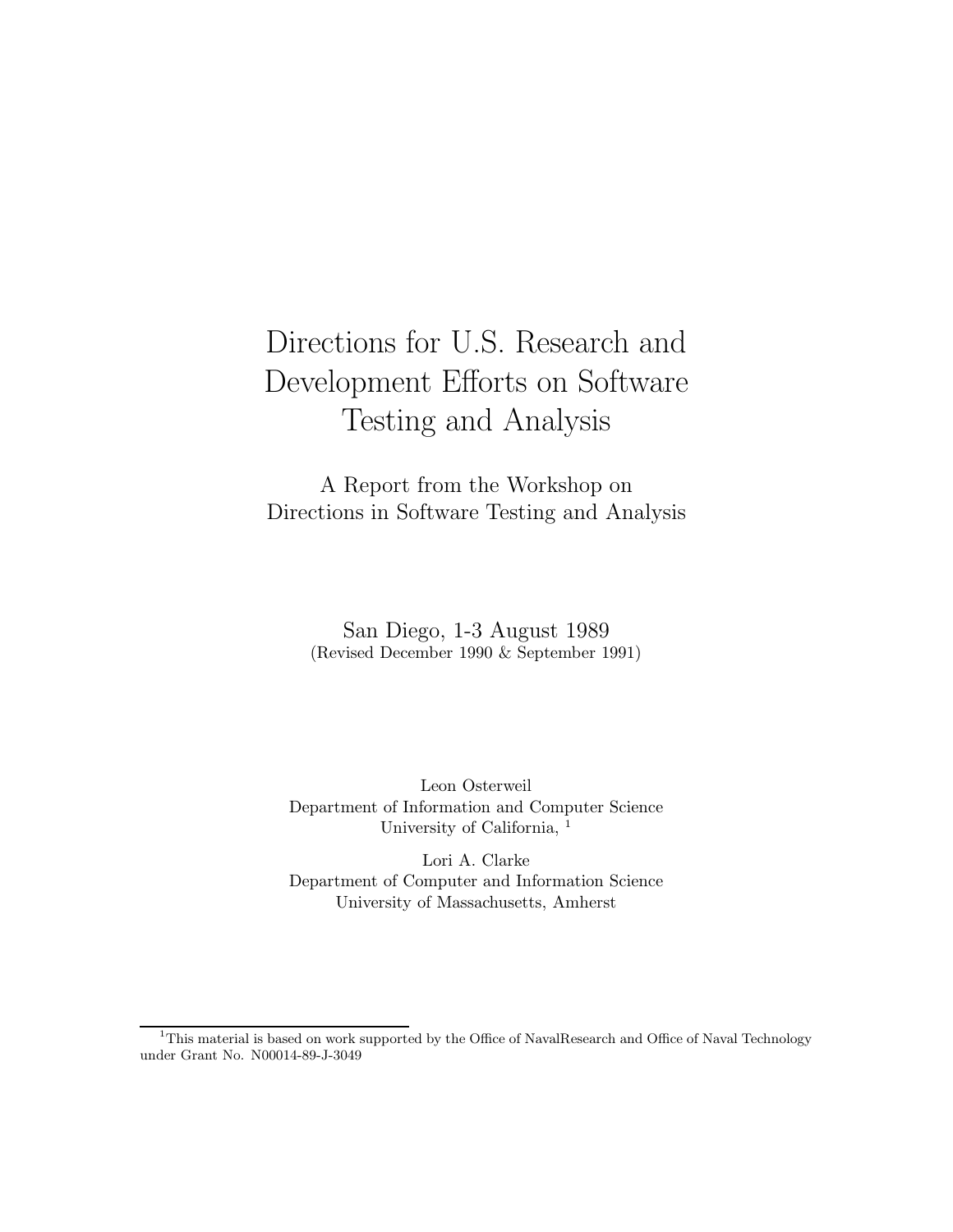#### Abstract

This report sets forth a national research agenda aimed at improving the quality of computer software–an invisible, yet increasingly crucial, element of our national infrastructure. The report is a summary of a meeting of research and industrial leaders, held at San Diego, California, 1-3 August 1989, under the sponsorship of the U.S. Office of Naval Research and Office of Naval Technology. This workshop identified nine promising directions of analysis and testing research, aimed at strengthening the underlying foundations and furthering the exploration of innovative and novel ideas. Most of these research directions show promise of producing technology transferable into effective use in industry within the decade.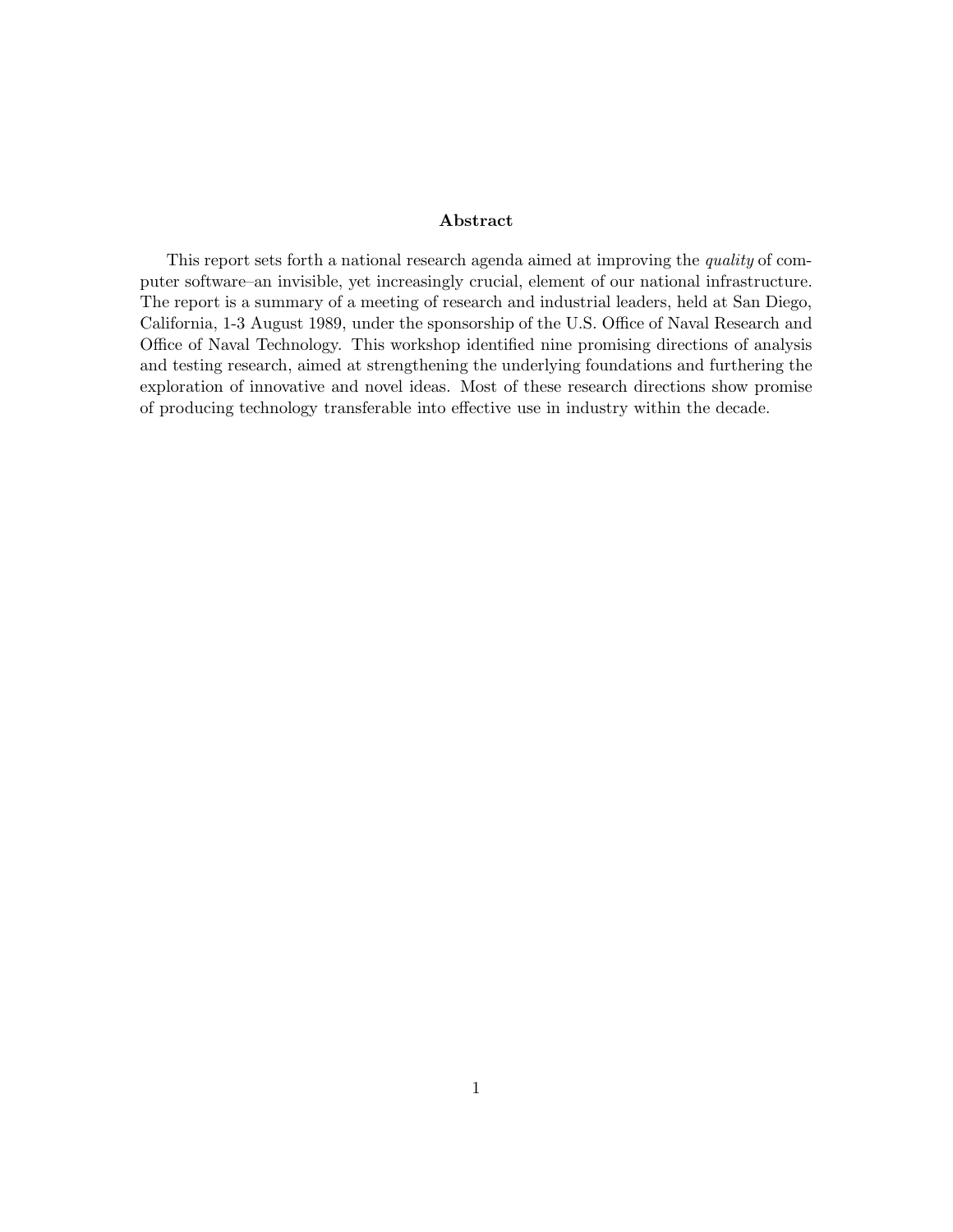# 1 Software Testing and Analysis in the United States Today

#### 1.1 Pervasiveness of Software

Computer systems are rapidly becoming an integral part of nearly every facet of our economy and life. Government and industry rely on computer systems to assemble, process, store, and disseminate data. Neither could run their day to day business without computers. Individuals use computers in their daily lives to do such tasks as personal banking and to control, often invisibly, many of the common household appliances upon which they rely. The military uses computers to help in assuring national security. Airlines rely upon computers to control aircraft in flight as well as to handle logistics on the ground. The medical profession uses computers in life sustaining medical equipment, such as pacemakers, as well as in support of more mundane tasks such as dispensing medication and planning menues.

As the importance and pervasiveness of computer systems have grown so has the implicit need for them to perform reliably. Computer system failures are becoming an increasingly familiar part of our lives. While some are benign, or even amusing, some are profoundly disconcerting. Automatic tellers spewing forth money to undeserving, yet gleeful, customers are reported in the news with amusement. The computer error that required a major New York bank to borrow tens of billions of dollars overnight, however, was far less amusing. This error cost the bank millions of dollars and threatened to destabilize our national financial system. Computer failures have also figured in crashes of airplanes and trains. A computer simulation inadequacy currently threatens the Trident II missile program. Computer failures caused the postponement of more than one Space Shuttle launch and nearly caused the failure of the first manned landing on the moon. Recently, a computer failure caused a nationwide long-distance telephone outage. The failures in the examples cited here were caused, not by computer hardware, but by computer software.

It is important to recognize that, even though computer software is invisible and intangible, it is nevertheless now one of the most important elements of our national infrastructure. Roads, bridges, railways, schools, and banks are quite visible, but computer software, while invisible, is nevertheless used in significant ways in the operations of railways, schools, and banks, and is used critically in the design and construction of roads and bridges. The same concern for quality in constructing and maintaining these more tangible forms of infrastructure must also be shown in developing and maintaining our computer software infrastructure.

Although computer software has been catapulted into this position of national importance, it is unfortunately not possible to guarantee that it deserves the trust and reliance currently placed upon it. Indeed the previous enumeration suggests that it is not sufficiently trustworthy. Heroic human effort has made our critical software systems workable, but the technology to convey needed assurances about these systems does not exist and will not be developed in the foreseeable future, unless dramatic steps are taken.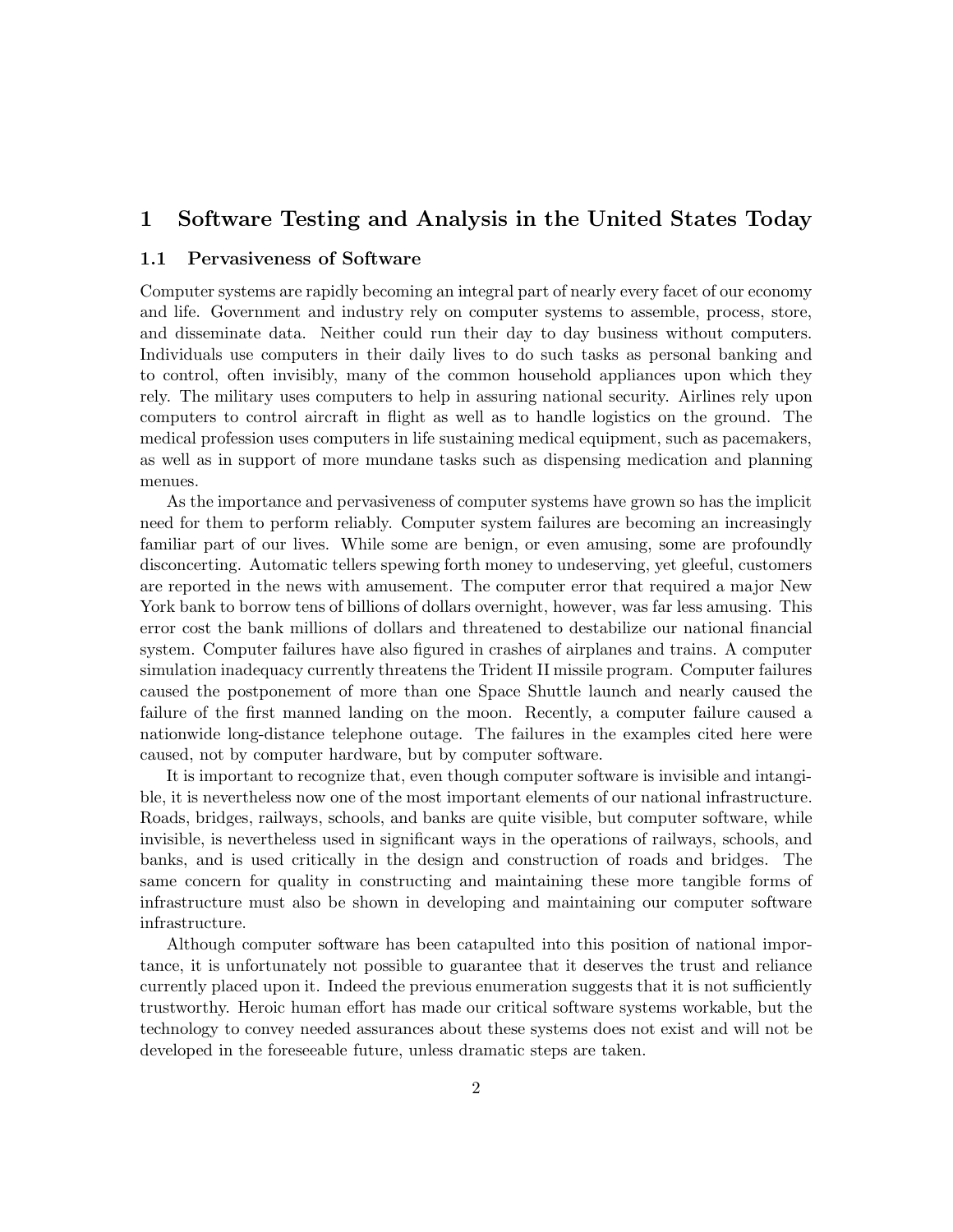#### 1.2 Computer Software in Major Initiatives and Grand Challenges

Much attention has been focused on new national initiatives such as the Strategic Defense Initiative (SDI) and the NASA Space Station. In addition, there has been considerable discussion of such scientific "Grand Challenges" as the Genome project, the Superconductor Super Collider, and voyages by humans to the planets. The success of all of these initiatives will depend upon massive amounts of trusted and reliable software systems. The challenge of developing such software systems has received some attention. The challenge of being able to assure ourselves that these systems can be trusted to operate acceptably well has received even less attention.

It was the consensus of workshop participants that computer software must be treated as a "Grand Enabler" in our attempts at these initiatives and challenges. It was also argued that our lack of effective software analysis and testing technology has caused our national infrastructure to be more fragile and untrustworthy than is commonly assumed. This threatens to become a dangerous chokepoint in our push towards our national aspirations.

# 1.3 Software Testing and Analysis–The State of the Art and State of the Practice

#### 1.3.1 The State of the Practice

Computer systems in use today appear to work rather well. While computer failures of varying degrees of severity are reported regularly, a casual examination of the situation does not indicate the existence of a critical problem. Deeper examination is more troubling.

Statistics gathered over the past ten or fifteen years show that testing, analysis, and debugging costs usually consume over 50% of the costs associated with the development of large software systems. This cost is too high, especially in light of the results achieved. Examination of these activities indicates that most of the work is done manually and in an ad hoc fashion. Humans are relied upon to use their intuition and judgment to create testcases, evaluate the results, and decide when sufficient testing has been done. Nontrivial automated support for these activities is the exception rather than the rule. Further, there are no widely accepted formal guidelines or standards for determining when adequate testing and analysis have been done. It is rare that software systems are delivered with any assurances other than that a great deal of effort and resources have gone into testing.

It is expected that new software systems will fail, perhaps frequently, in the early days and weeks after delivery. Customers and software contractors usually work together to identify and correct these errors. Usually the result is increased reliability and effectiveness. Usually systems are accepted after system performance has been stabilized to the satisfaction of the customer. Many systems, however, never satisfy their customers. Some are abandoned forever, while some must be rebuilt from scratch. In all cases, the process of testing, evaluating, correcting, and deciding to deploy software systems is one that rests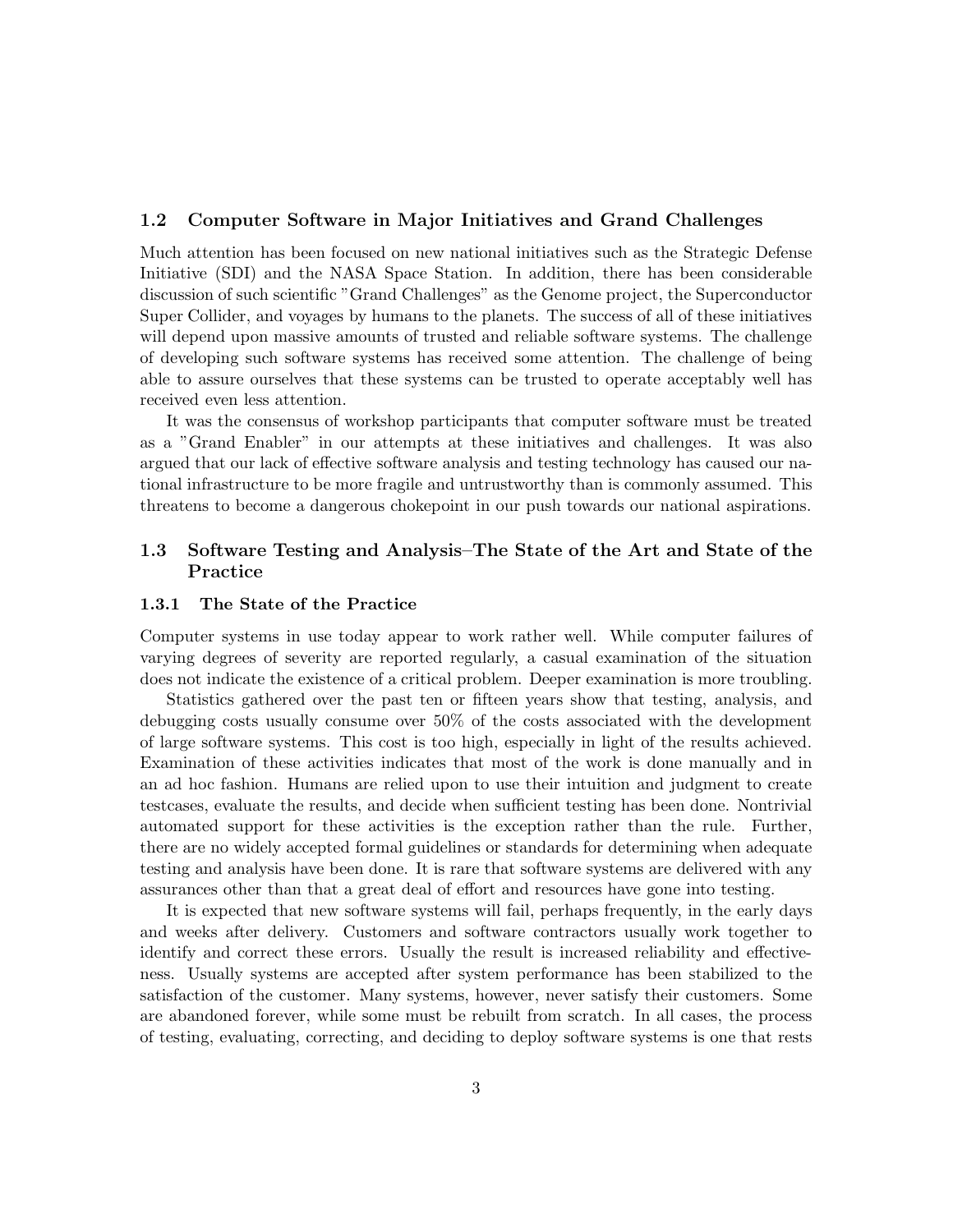almost exclusively on unsupported, sometimes haphazard, human labor and judgment. Our successes to date are largely tributes to the efforts and dedication of humans. While the research community has made significant contributions to testing and analysis practice (see next section), the need for more effective testing and analysis technology, resting upon firm theoretical foundations, is acute. Tools to help in the analysis and testing of software could significantly reduce human labor, and accurate, acknowledged measures of test adequacy and software reliability could reduce our vulnerabilities due to reliance exclusively upon (fallible) human judgment.

This software reliability crisis is generally recognized in software development circles. Large software systems require large testing activities. As systems become larger and more complex, they tax the intuition and judgment of humans in deciding how to test. In addition, new hardware technologies such as parallel computers and distributed networks entice software developers to create more complex and non-intuitive software systems that dangerously tax the effectiveness of testing personnel. Likewise, new paradigm software, such as logic programs and neural nets, raise the need for new testing and analysis techniques. Some software system developers have sidestepped the more modern technologies at least partly because of risks that systems built upon them might not be adequately testable. This indicates one way that an underdeveloped analysis and testing technology can choke off progress on aggressive initiatives.

#### 1.3.2 The State of the Art

It can be argued that research contributions to software analysis and testing have not yet had a major impact on industrial practice. It is clear, however, that significant research results have been obtained, some impact on practice is evident, and there is clear potential for further research progress and more effective technology transfer.

Among the most significant ideas that have been developed by the research community are:

• the use of graph theoretic models of software control and data flow as the basis for measuring testing coverage. At least 20 years ago researchers had suggested that combinatorial structures such as graphs could be used to model computer programs effectively. A program flowgraph was defined to be a graph whose nodes correspond to atomic execution units such as statements, and whose edges correspond to possible transfers of control between such units. Using this model, program loops correspond to flowgraph cycles and program execution sequences correspond to paths through the flowgraph. Using this formalism, testing adequacy criteria were initially quantified as the percentages of nodes, edges, and loops exercised by testcase execution. These criteria have been extended to include more complex data and control dependencies. Such graph-based testing criteria are generally regarded as being cost-effective but do not provide the high-level of reliability required for safety critical applications.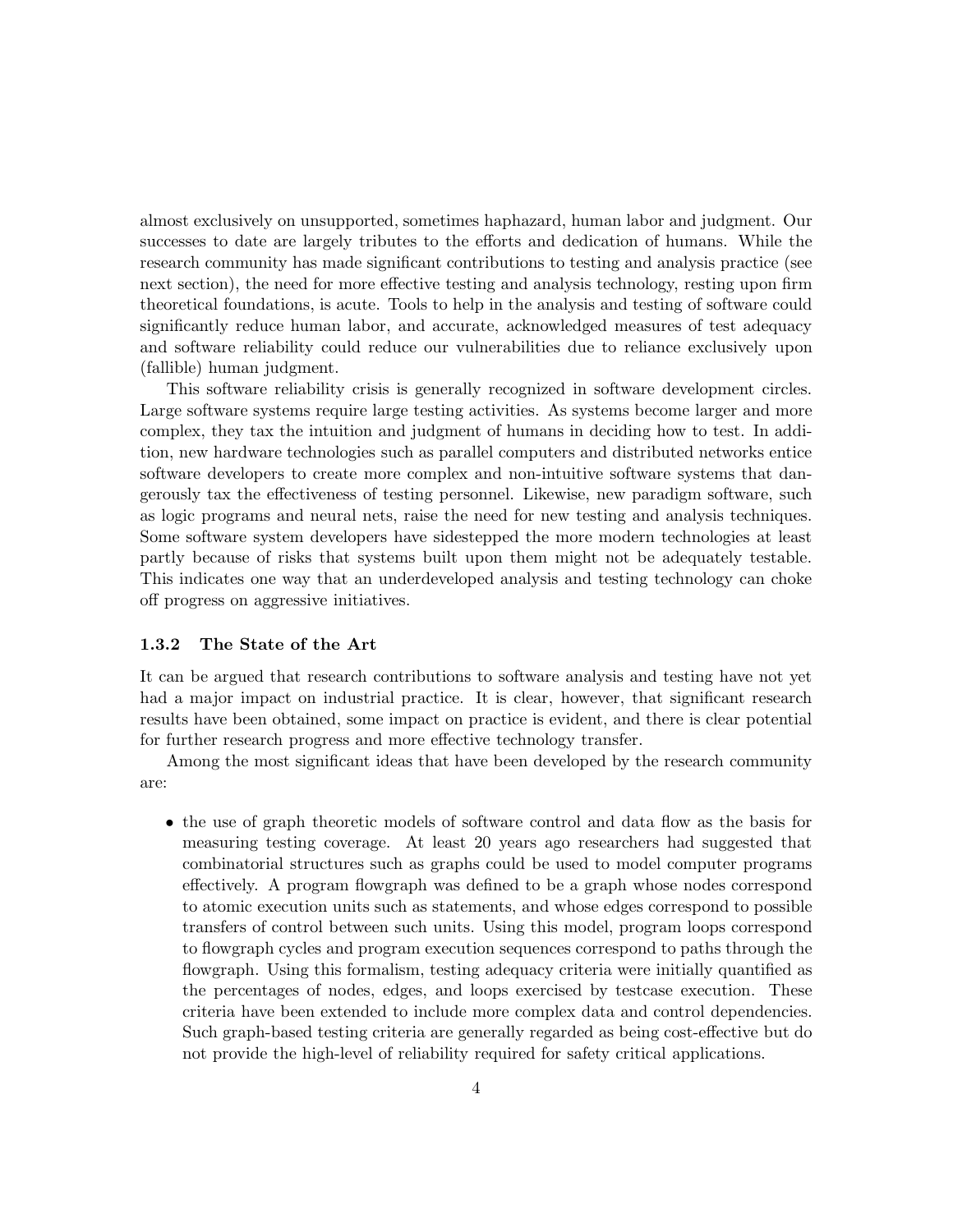- the use of static analyzers for efficiently demonstrating the absence of certain kinds of errors. Using flowgraphs, values used in computations can be traced back to the statements whose executions created them, and conversely values created by the execution of a statement can be traced to the sites at which they are used. Often irregularities and errors in patterns of such creation and usage can be detected. Similarly, user-defined patterns of potentially unsafe sequences of events can also be detected. Because the flowgraph provides a model of all possible executions of the program, it is possible for these checks to be exhaustive, and for them to therefore indicate that certain types of errors cannot occur in any program execution. Some modern compilers now carry out some of these analyses, many of which were first suggested by testing and analysis researchers.
- the use of assertions to capture intent and to serve as the basis for 1) statically analyzing and dynamically monitoring the adherence of a program to this intent, and 2) reasoning about the program itself. All testing and analysis activities ultimately boil down to attempts to demonstate that the program either does or does not behave as intended. Thus a firm specification of intent is essential to effective testing and analysis. Researchers established this over 20 years ago, and proposed mathematical formalisms, such as predicate logic, as vehicles for expressing intent rigorously. Such rigorous specifications of intent are usually referred to as assertions, and are used to specify the conditions that are expected to hold at the beginning and end of execution of a section of code, as well as at key points in between. Researchers have shown that these assertions can be used to state and prove theorems about whether or not program executions must always behave as intended. They have also devised systems for using such assertions to monitor actual program executions to determine if and when they begin to stray from intended behavior. Awareness of the importance and utility of assertions of intent has spread to the practitioner community.
- the design of comprehensive environments for effective integration of tools in support of testing and analysis. Early analysis and testing tools developed by researchers proved to be large, and yet often narrow in focus and efficacy. This led to early interest in developing large suites of tools to support a broader range of analysis and testing activities, and to the underlying issues in software engineering environments. Software environment and tool integration research continues to be motivated, at least in part, by the need to support effective integration of testing and analysis tools with each other and into larger software development and maintenance processes. This research is finding its way into practical application in the form of Computer Aided Software Engineering (CASE) tool integration systems and frameworks.
- the application of software fault models to error detection. By incrementally building on their previous results, the testing and analysis research community has evolved a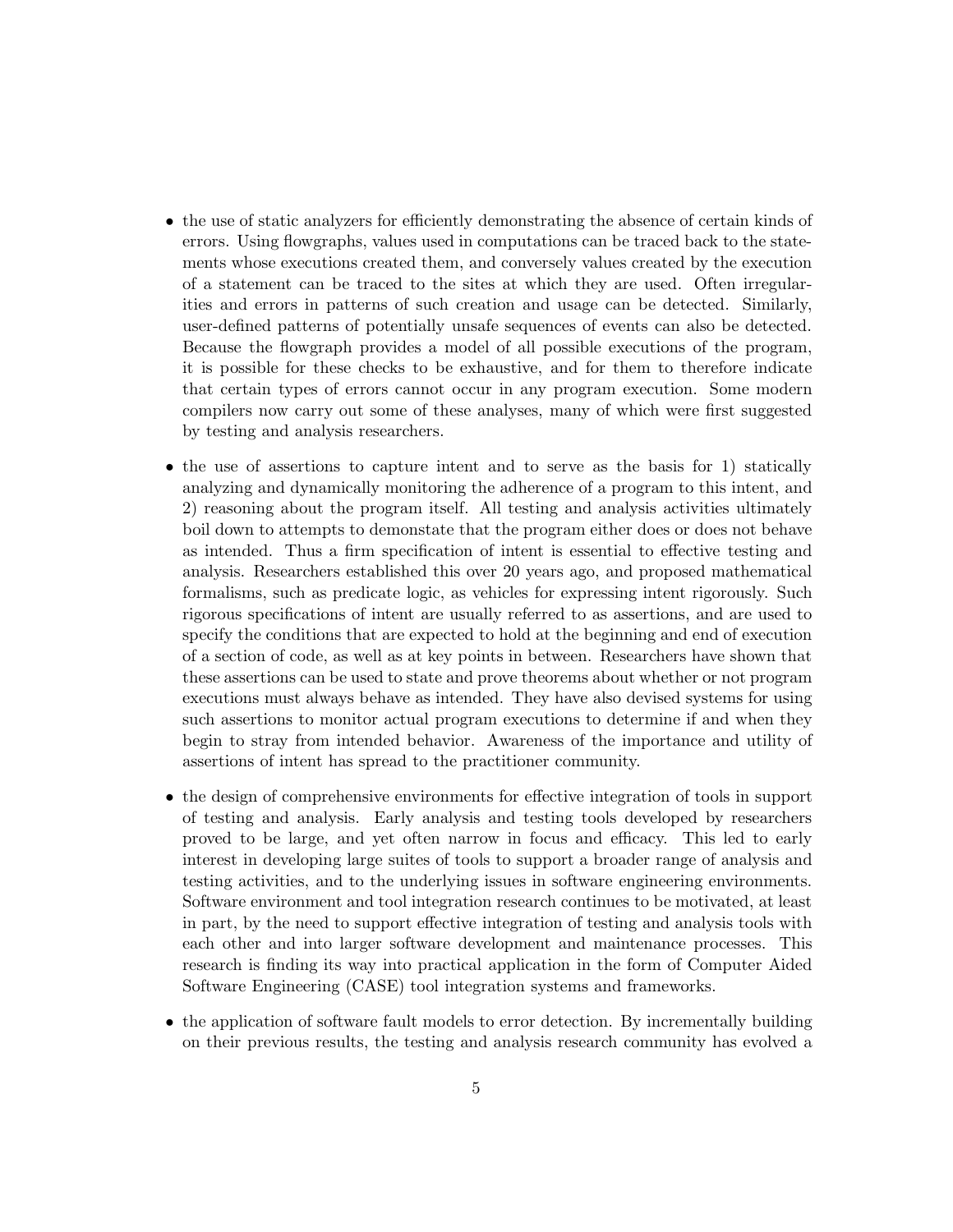model of fault detection that rigorously describes the necessary and sufficient conditions for a fault in the code to be revealed as erroneous output. It is precisely because erroneous intermediate values are masked out by subsequent computations that ad hoc testing is ineffective. The software fault models describe conditions that must be satisfied for a fault to be revealed at the originating statement as well as at subsequent statements in the software. Although too costly to be implemented in their entirety, these models provide the basis for automating selected aspects of the model. Successful prototypes that do just that are currently being experimentally evaluated as potential CASE tools.

• the development of more rigorous requirements and specification formalisms – especially executable specification languages. The growth in visibility and perceived importance of requirements and specifications over the past 20 or more years has been fueled by a variety of concerns. The need to carry out effective analysis and testing is one such key concern. Researchers have successfully argued that testing and analysis are exercises in comparing product software and its behavior to specifications of intent. Testing and analysis can be no more rigorous and definitive than are the specifications used as bases for comparison. Accordingly significant effort has gone into fashioning formalisms that suffice to support definitive analysis and testing. This research has led to the creation of increasingly rigorous formalisms. The critical importance of such rigor to effective analysis and testing has been a key factor in increasing their appeal and acceptability to the practitioner community. Executable specifications are one particularly appropriate example of such research.

Some of these ideas have clearly had favorable impacts upon practice. For instance, graph theoretic terminology is commonly used by practitioners in discussions about testing adequacy. In addition the use of mathematical logic to capture the intent of software systems has been used successfully to increase the trustworthiness of safety critical software components.

It should be expected that the research community's lead in developing and integrating large and diverse suites of testing and analysis tools will be taken up by practitioners in coming years. Primitive tools, such as flowgraph and callgraph displays and testpath generators, have been developed and put into practice. More advanced tools, such as dynamic assertion checkers and static dataflow analyzers, are on the verge of introduction into the commercial marketplace and will see industrial use in the near future. Integrated suites of such tools will begin to appear shortly as they are commercialized by the CASE industry.

# 1.4 Current Obstacles and Problems

Clearly it is highly desirable to accelerate the process of developing new and more effective analysis and testing technologies in research laboratories and rapidly transferring them to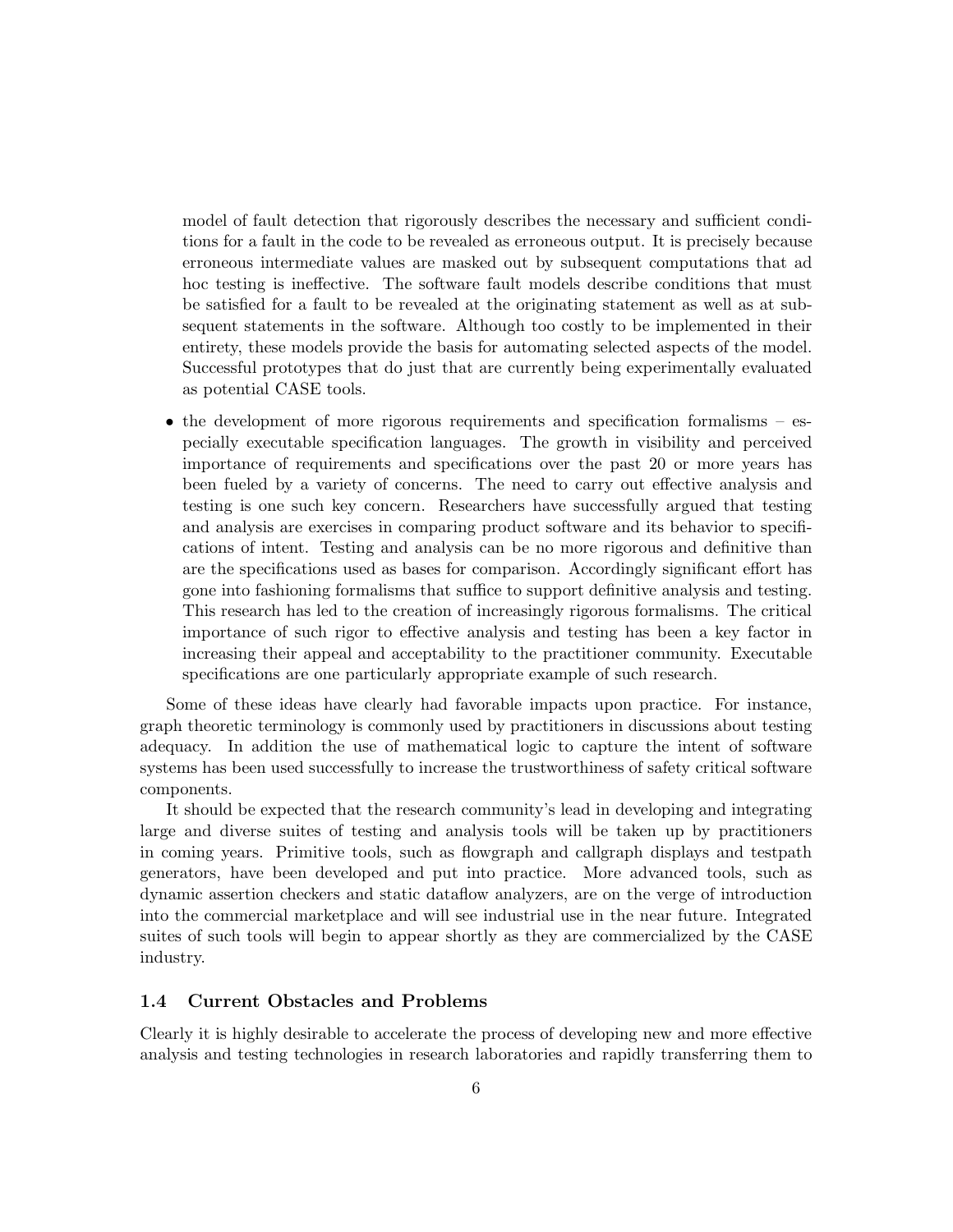industrial use. Unfortunately there are many serious obstacles to this.

For example, there are fundamental theoretical obstacles to the development of some of the most important testing and analysis techniques. Early researchers explored the obstacles posed by such barriers as the incompleteness of first order logic and the NP-Completeness of many key graph-analysis algorithms. They showed that automatic tools cannot always be counted upon to generate test data, force execution of certain program paths, and predetermine patterns of concurrency in a program. As a result, some of our most important analyses (such as automatic determination of the executability of a given program path) are impossible or impractical for many programs.

The recognition of these obstacles has obliged us to search for effective heuristics and special case procedures, rather than the general solutions that would be more desirable. Here too, however, there are serious problems posed by difficulties in definitively evaluating these heuristics. The lack of underlying theories in support of testing and analysis thwarts such evaluations.

Once successful analysis and testing tools have been developed by researchers, there are other problems. These researchers usually evaluate their ideas through the construction of prototypes that concentrate on implementation and evaluation of the new ideas, often by ignoring (temporarily) the problems posed by troublesome language features (such as pointer variables). Contemporary programming languages almost universally contain such troublesome features. For example, most common uses of pointer variables (e.g., in C) severely complicate the work of static analysis tools. In addition, most research prototypes are not designed to handle large programs. Researchers concentrate on demonstrating the validity and importance of their research idea first. In doing so, they often create tools that are too slow and too restrictive to be applied to the large programs produced by industry.

The result is that most research tools are not capable of dealing with programs as large and complex as those commonly found in actual practice. To evaluate such a tool fully it is usually necessary to construct a larger, more ambitious prototype–usually at great cost. To successfully transform such large prototypes into industrial strength tools requires considerable additional expense. Thus, the cost of evaluating promising research ideas in industrial contexts can be quite high.

There are other obstacles that are organizational. For example, testing and other software quality assurance activities are generally carried out at the end of the development cycle. Because these activities are done at the end of the development process, major errors that might have been readily detected if analyzed earlier are often not detected until the end of the process, when their remediation is expensive. It seems clear that it would be most cost effective to carry out testing and analysis continuously throughout the software development lifecycle. Unfortunately, there is currently little technology for supporting this. The development of this technology is seriously hampered by lack of general agreement on rigorously defined requirements and design notations, with the sorts of non-trivial semantics that could be the basis for useful analysis.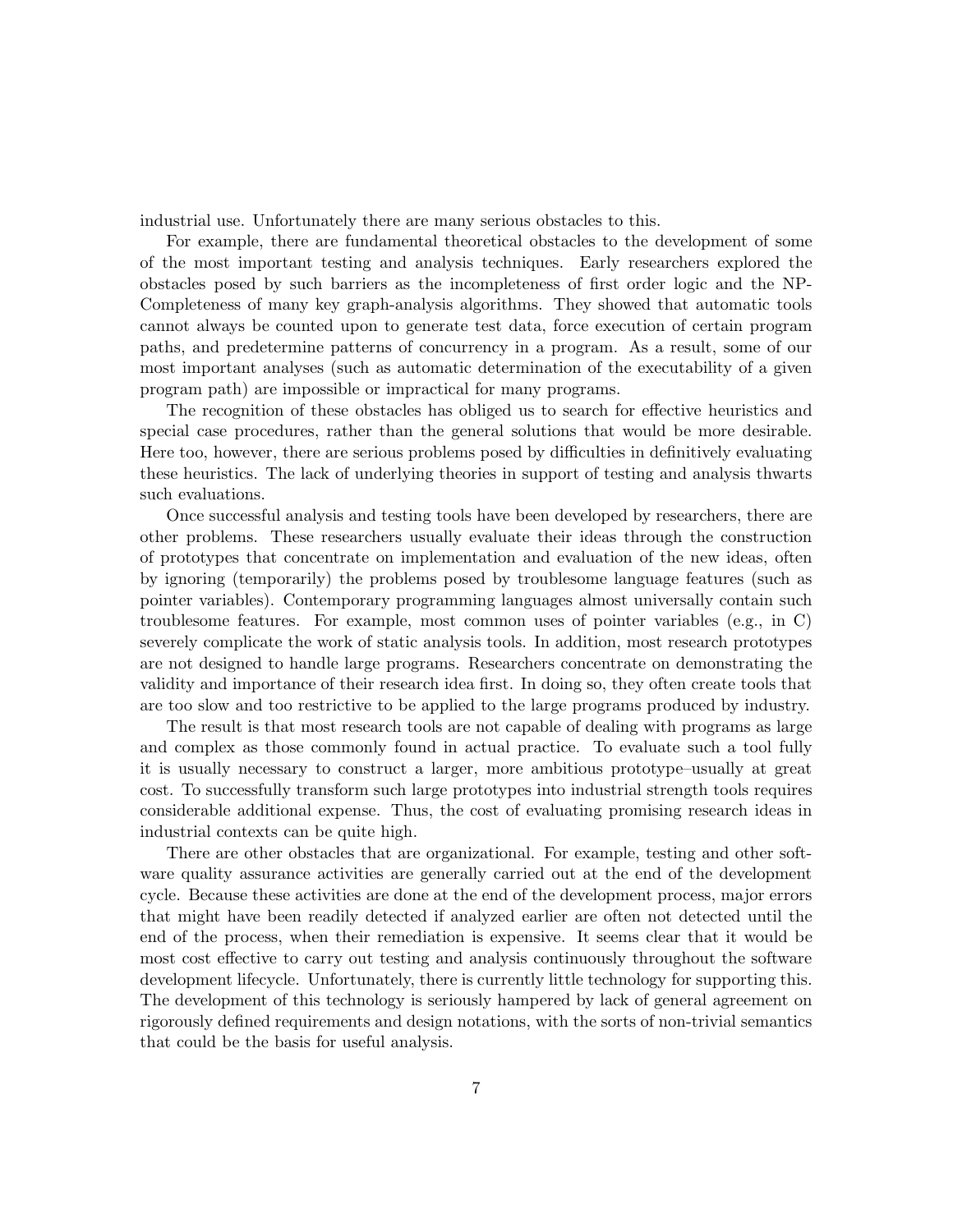As a result, software testing and analysis generally remain relegated to the end of the development process when correction tends to be most costly. Often they are further hampered by inadequate planning. Software quality assurance organizations often find that the time and resources allocated for testing and analysis are insufficient. To make matters worse, they are often cut short because of schedule slippages and cost overruns in earlier phases. Finally, increasingly we find that, at least in part due to the problems and inattention just described, the testing and analysis activity is carried out by the most junior and least competent personnel in an organization. The result is often a poor job.

Unfortunately, our difficulties seem to be getting more severe rather than more tractable. The software systems we are attempting to build are increasingly large and complex. Newer systems are often distributed, concurrent and/or real-time, yet there is very little testing and analysis technology for handling such software. These new software systems are being embedded in increasingly critical applications, increasing the importance of being sure of their quality and safety. New languages and language paradigms are being introduced. Some of them contain linguistic constructs whose analysis poses new and challenging problems. Software costs continue to rise, making the cost of constructing industrial strength versions of research prototypes ever higher. Labor costs continue to increase, yet testing and analysis remain labor intensive.

# 1.5 Timeliness of an Initiative

While the United States has been slow to recognize the dire need for improved support for software quality, the Japanese and European Community have launched major efforts focused at improving software quality. In Japan, most major universities have faculty involved in software engineering research, addressing some aspect of the problem of developing reliable, complex software systems. Japanese industry is usually the first to experiment with software testing and analysis research results, investing the resources to develop robust prototypes applicable to industrial software. Unfortunately, results from such experimentation are generally proprietary and do not impact US industries. There is evidence however that such experimentation is changing the ways in which Japanese industries produce software. There is a concern that Japan will become the recognized leader in quality software production.

The European Community has engaged in several wide-scale efforts to address the software quality problem. The Esprit, Eureka, and Alvey projects brought industrial and academic researchers together to explore various approaches to improving software quality. One noticeable outgrowth of these large, well-funded efforts has been an increased interest in investigating formal methods for supporting software development activities. Europe is currently seen as the world leader in developing and applying formal methods to the software development process.

The realization that software testing and analysis problems are severe and growing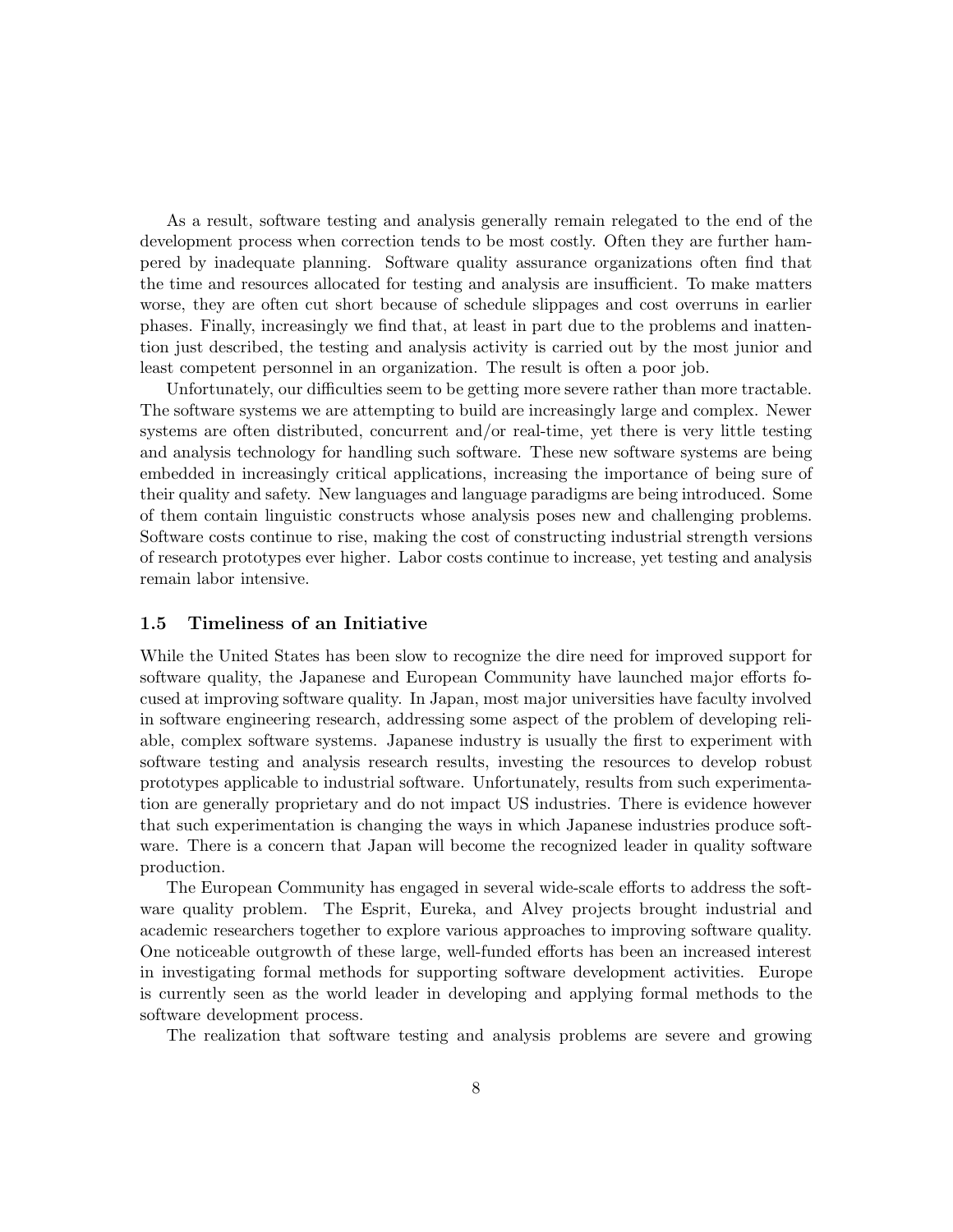has not been lost on the US testing and analysis research community. Unfortunately, the magnitude of the problems seem to be growing faster than the community's ability to respond. New basic research must address the problems being posed by new classes of software. Additional research is needed to make further inroads into the more classical problems. Intensified effort is needed to promote rapid and successful transfer of effective research ideas and systems into practice.

To do this, the research community is identifying the key problems at hand, and taking steps to agree upon an agenda for attacking these problems. Clearly it will be necessary to intensify its level of effort. This will require sharply increased funding, a widening of the research community, more collaboration with industry on projects aimed at evaluating research ideas and tools, and continuing work on planning and prioritizing future efforts.

This report describes the steps that are being taken to develop a research agenda and to bridge the current gap between software testing and analysis researchers and industrial practitioners. It proposes a plan for raising current levels of effort and support to mitigate the danger that insufficient software quality will become a chokepoint in efforts to realize our national aspirations.

# 2 Research Directions

The workshop participants strongly agreed that there needs to be both a strengthening of the underlying foundation of testing and analysis research, as well as exploration of highly innovative approaches. The first type of research is urgently needed because the work done to date has not been adequately organized into a coherent body of knowledge, based upon a solid formal foundation. As a result, it is difficult to know what capabilities are at our disposal or how to evaluate or build new and innovative capabilities upon this knowledge. The second type of research is urgently needed because the explosive growth in the development of larger, more diverse, and more critical software systems is outpacing our ability to devise effective analysis and testing capabilities for them.

To pursue these two types of research, the workshop participants identified nine specific areas of inquiry as being most likely to yield important results over the coming years. It is important to realize that these nine research thrusts are not necessarily independent. A particular research project might contribute to several of these areas simultaneously. Because of this interaction, the participants did not prioritize the areas. Progress in any one of these areas has the potential to improve software quality significantly. Moreover, a breakthrough in one area is likely to impact other areas, providing new insight that those areas can build upon as well.

In this section we itemize the nine areas and outline some of the research directions that might be pursued in each.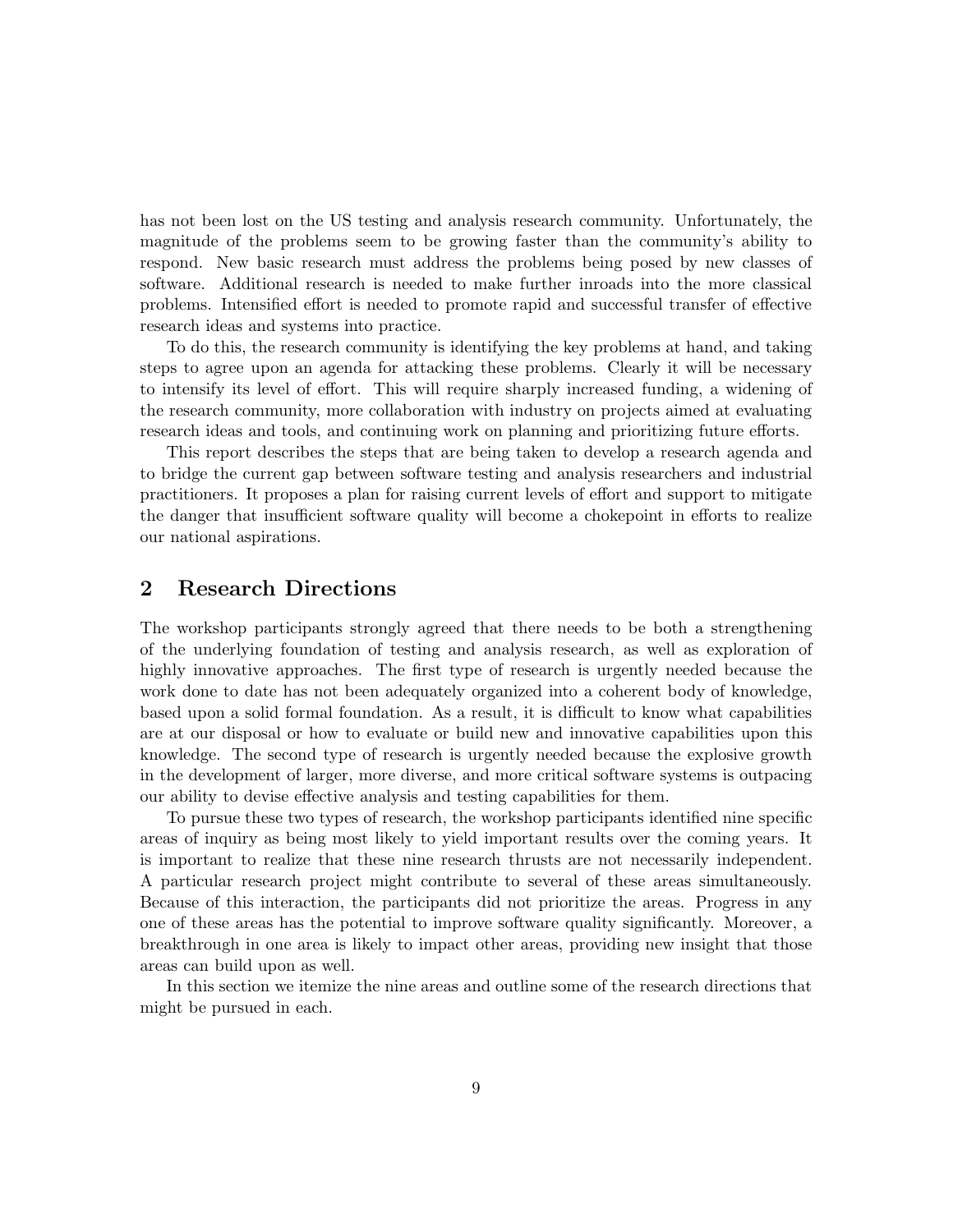#### 2.1 Theoretical Foundations

While progress has been made on developing a theoretical basis for testing and analysis, it was widely agreed that more research is needed in this area. Formal models have been developed for data and control flow, fault propagation, test criteria adequacy, and verification, among others. These models have provided valuable insight into the problems we are addressing and have guided the development and evaluation of many of the existing techniques and tools.

Still there is a sense that the theoretical models developed so far have only scratched the surface. Greater leverage and understanding will be gained by accelerated research into new, more comprehensive models upon which to base future analysis techniques. Better models are needed to support statistical or probabilistic testing models, fault detection, and safety analysis, to name just a few. In addition, models must be developed to deal with more complex computing domains. In particular, formal models must be developed that include real-time constraints, concurrency, and distribution requirements. In some cases, existing models can be extended to deal with these new dimensions but in many cases new theories and models must be explored. Without such a foundation to build upon, future progress will be greatly hampered.

#### 2.2 Analytic and Empirical Evaluation

Ideally software testing and analysis research results should be evaluated according to some agreed upon objective standards. Such standards could be used to render new research results comparable to previous results, giving researchers an indication of those ideas most worth building upon and practitioners an indication of which technology to apply. Unfortunately such standards do not exist. New techniques are proposed and urged for consideration based upon limited experience and evaluation.

Consequently, attempts to supply cogent evidence of a new technique's advantages are seriously hampered by the lack of agreed upon standards for evaluation and the lack of support for carrying out extensive evaluation. Thus, the workshop participants strongly urged support for both analytic and experimental evaluation of testing and analysis techniques.

Rigorous analytic evaluation can provide absolute comparisons among testing and analysis techniques. Such comparisons provide worst case or average expected results and therefore provide a baseline upon which to measure experimental results. Such rigorous analysis requires a common formal model upon which to evaluate a related class of techniques and thus is an impetus for further work on theoretical models.

Unfortunately it is often difficult to build such a model. Moreover, even when analytic results are available, experimentation with operational software is still desirable since analytic comparisons all too often evaluate worst-case behavior for limited classes of programs (e.g., well-structured, no dynamic data types). Experimental studies attempt to approximate the typical operational input to a technique by carefully selecting a small but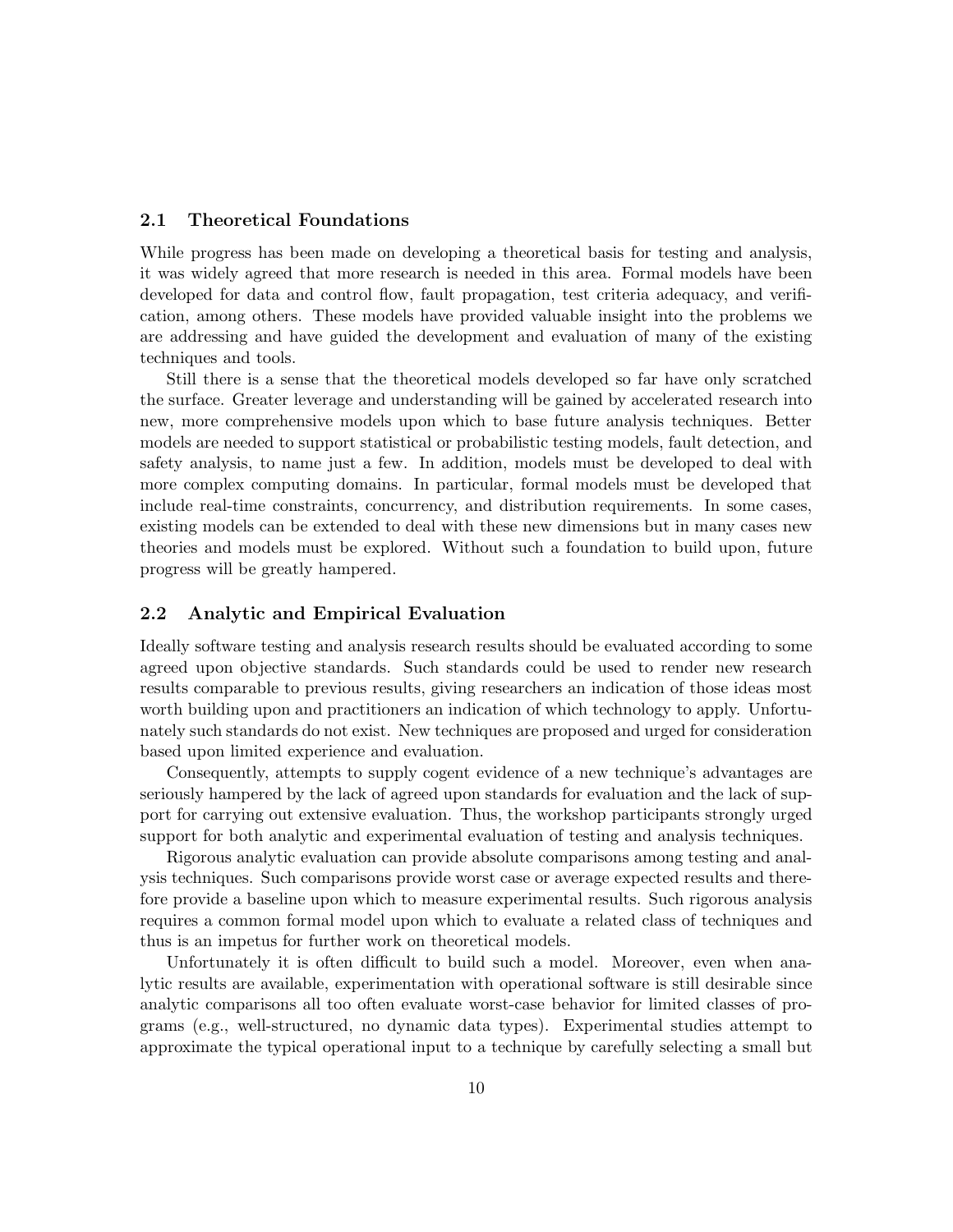representative set of programs. Observing the actual performance of a technique on such software allows one to extropolate about the actual expected behavior of the technique when applied in an industrial setting.

Two kinds of experimental studies have proven to be effective in the past. One is smaller in scale, but especially designed to be repeatable by other researchers. In such cases, successful repetition forms the basis for scientific confidence and consensus building. Because of the nature of software development, another kind of experimental approach, involving the careful in-depth study of the application of a technique or class of techniques to a large, complex system, is also of considerable value. Although usually too costly to be repeatable, such experimental case studies provide valuable feedback about actual operational behavior and about the potential scalability of the techniques being examined.

Both of these types of experimental studies have been hampered by the unavailability of a repository consisting of suites of realistic programs with known faults, software testing and quality assurance processes, and benchmark testing and analysis tools. The development of this repository is itself a research activity. Broad acceptance of it can only evolve slowly. It will require an iterative process during which the repository's components are constantly improved and adapted, with community confidence continually growing as these components are used in a variety of evaluations. Carefully designed pilot projects should be quite useful in helping with the development of such a repository.

## 2.3 Large-Scale Systems

It was agreed that software testing and analysis research results fail most dramatically when they are attempted for large software systems. Two major obstacles to effective testing and analysis of large-scale software systems were identified. One is that current techniques have focused primarily on programming-in-the-small concerns. New techniques must be developed to address the testing and analysis of large software systems. The second is our failure to produce prototypes that can be used, even experimentally, on industrial size systems written in the most commonly used languages.

It was generally agreed that while a variety of testing and analysis tools and techniques exist, the majority focus on testing or analyzing a single module in isolation. Little research has been directed at testing and analyzing large software systems. Such systems may be composed of thousands of modules communicating through a number of complex interactions. Special techniques must be developed to assess the quality of these systems during integration testing, system testing, and regression testing. Currently, we do not know which of the existing techniques can be successfully extended to support the analysis of large-scale systems. Certainly, with appropriate extensions, some of the existing techniques could be modified to address the testing and analysis needs of large-scale software systems, and research into these extensions should be encouraged. Most importantly, investigations into new techniques specifically designed to deal with large, complex systems must be pursued.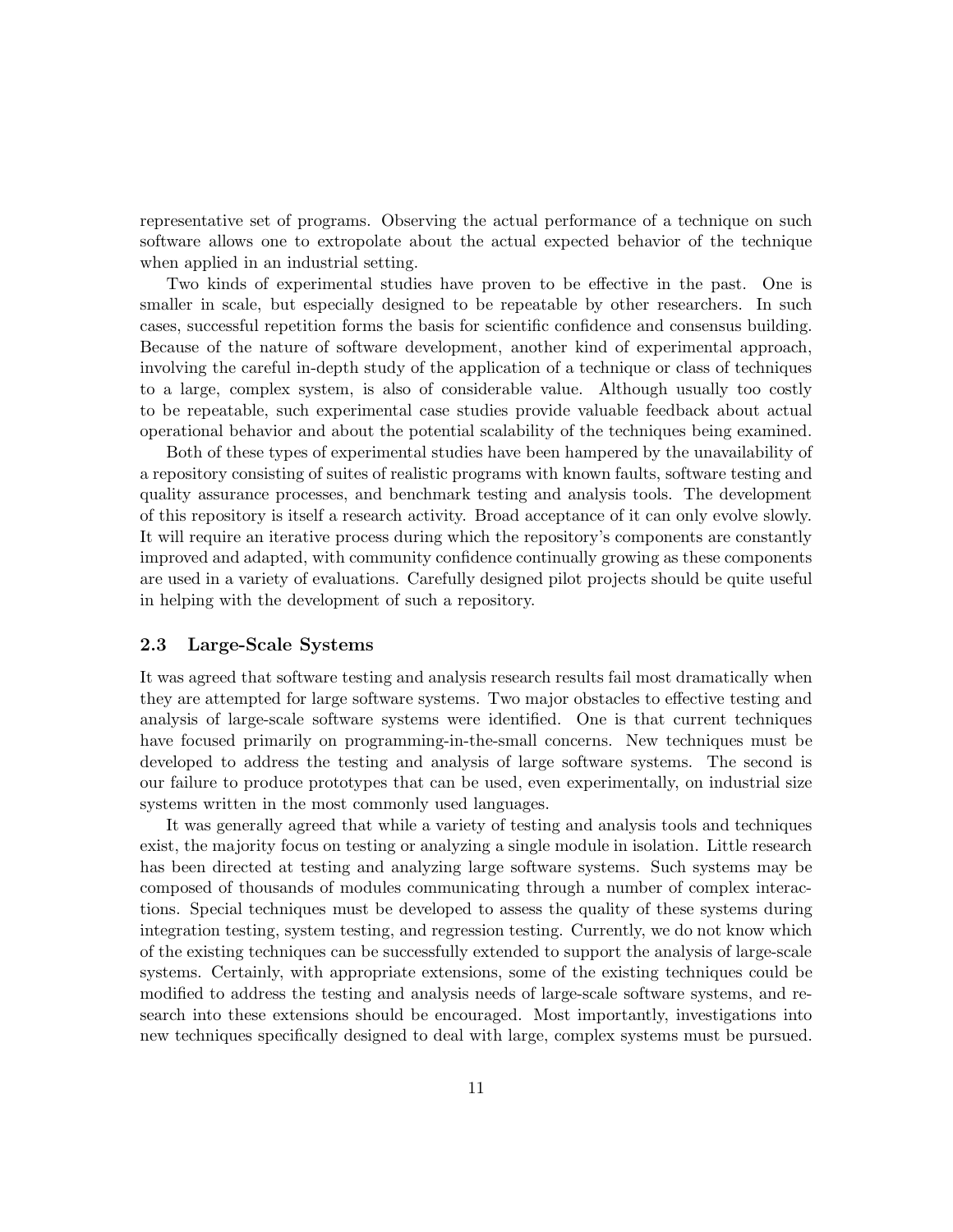A major drawback to investigating analysis and testing techniques for large-scale systems is our inability to evaluate techniques on industrial size software systems. As noted, the majority of testing and analysis tools have been developed by researchers as small prototypes. These prototypes have been devised to explore innovative ideas and to demonstrate their potential. Generally they are not designed to be efficient or easy to use. Consequently they are unacceptably slow and cumbersome when applied to the large software systems produced by industry. Often they are designed to analyze programs written in only a subset of a particular language. As a result, these prototype tools are often totally useless for analyzing and testing real programs.

The net result of this situation is that industry derives little or no direct benefit from the large number of potentially valuable research prototypes. Combined with the lack of expermental studies (described above), this leaves industrial practitioners without a reliable basis to use in deciding which (if any) research tools and techniques might be of value.

It is necessary to embark upon an effort to develop industrial strength versions of the more promising testing and analysis techniques. In many cases this will entail the complete redevelopment of existing tools to make them acceptably fast, robust, easy to use, and complete. These activities will require considerable tool development effort, but will lay the foundation for experimental evaluation.

The development of industrial strength versions of current research prototypes will also lead to important new research. As already noted, many research prototypes do not handle certain language features because they are difficult to analyze. Industrial strength versions of these prototypes will have to address these problematic language features.

#### 2.4 New Software Paradigms

Innovative research is required to support the effective analysis and testing of the rapidly widening variety of software systems that are now being developed. These new systems may employ parallel and distributed hardware, as well as new paradigm or multiparadigm languages. Effective testing and analysis of such software systems is currently impossible due to the lack of suitable tools and techniques.

In view of the fact that the most critical (especially life-critical) applications necessitate real-time programming, it is shocking to see that so little research into testing and analysis of such software has been embarked upon. Likewise, there has been very little research into the testing and analysis of distributed and parallel systems. Distributed and parallel computation are looked upon as vehicles for effecting the application of greater computing power to a problem through either large- or small-grained parallelism. Thus it is anticipated that more and more systems will employ distributed or parallel computation to meet their ever growing need for more computing cycles. The lack of effective means to test and analyze such systems must be viewed with concern.

Virtually all testing and analysis research and prototype tool development has addressed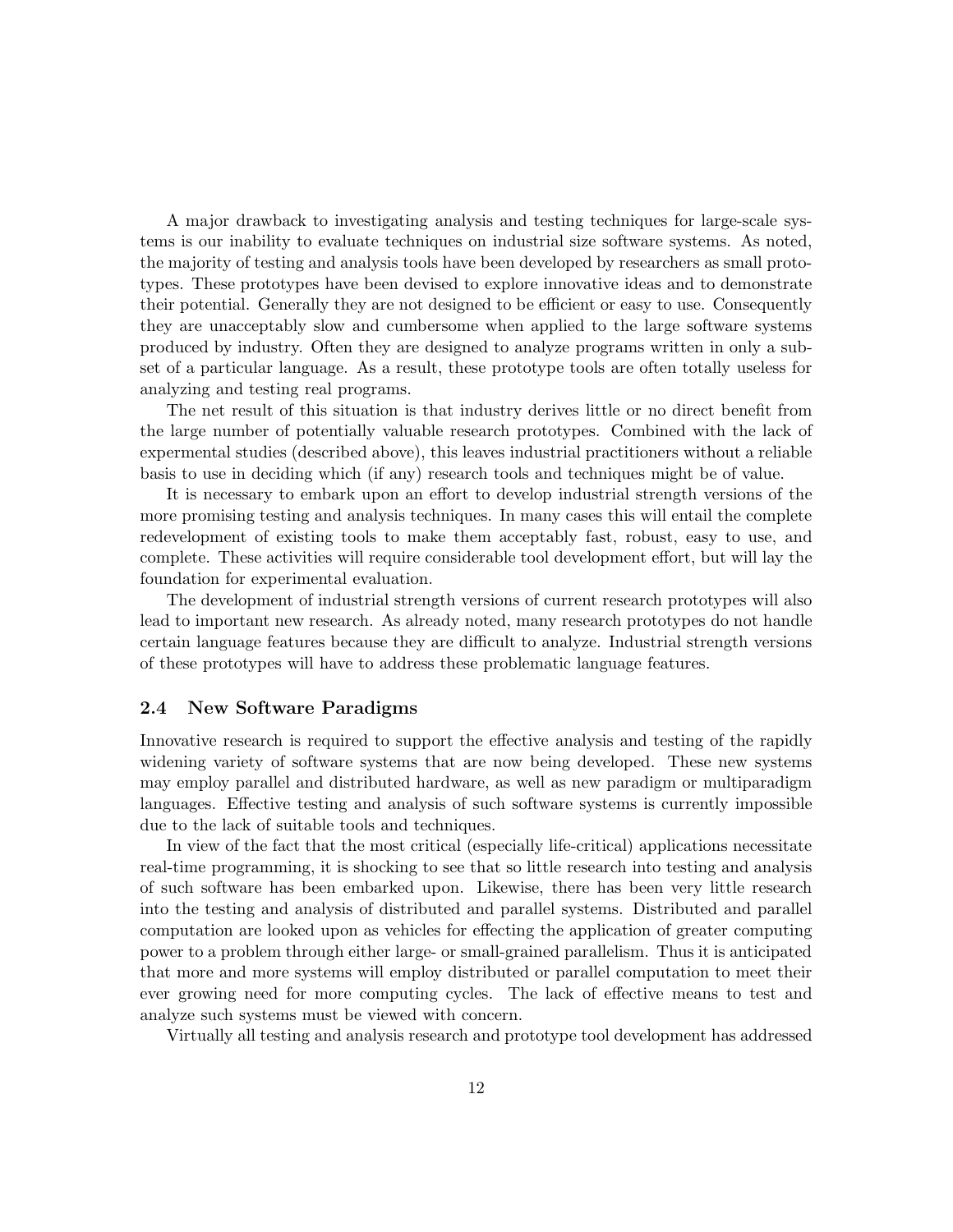software written in algorithmic languages. There has been, however, steadily increasing interest in logic programming, functional programming, and neural-net programming. Some proponents of these new linguistic paradigms assert that their use implicitly assures higher quality software. There is insufficient research to either support or refute such claims. Clearly research aimed at the analysis and testing of software written in these new languages is needed. It is also clear that the effective testing and analysis of such software will entail the devising of innovative techniques.

# 2.5 Massive Computing Power

The research community has long understood that effective software testing and analysis can consume enormous quantities of computing resources. In the past, many promising testing and analysis techniques had to be rejected because it was assumed that the computing power needed to make then effective was simply not available and would not be available in the foreseeable future. The sorts of massive computing power that are required are now becoming more readily available. For example, desktop workstations often contain processors having speeds in the tens of MIPS and memories measured in the tens of Megabytes. These workstations generally reside on networks that may contain dozens of similar workstations, many of which may sit idle for extended periods of time. These networks can also be increasingly expected to contain massively parallel computers, largely underutilized backend co-processors and servers with multi-gigabytes of rapidly accessible storage. Efforts to exploit this computing power effectively should lead to research into the redesign and alternative implementations of known techniques. This can be expected to open the door to totally new and more effective approaches to testing and analysis.

For example, research prototype testing and analysis tools based upon source code instrumentation often multiply the size of the subject program source text by as much as a factor of ten. Execution of such instrumented programs may require similar multiples of time. Such bloated programs have, until recently, been considered to be impractical to execute. As a result most of these research prototypes have never been evaluated and applied in industrial contexts. The recent availability of massive computing power raises the possibility that such tools might now receive this sort of industrial evaluation.

Likewise, static analyzers have required enormous amounts of storage space and execution time. The annotations required for static dataflow analysis of sequential programs may increase the size of the corresponding object code by several multiples. The enormous amounts of time required to complete the analysis of these large representations have also blocked their application. In addition, techniques such as symbolic execution have remained in the research laboratory because of their known voracious appetites for computing resources. The need for expensive constraint solvers and reasoning engines has also been an obstacle. Similarly, large amalgams of complex tools have been proposed, but not implemented, because of fears that they would consume excessive quantities of computing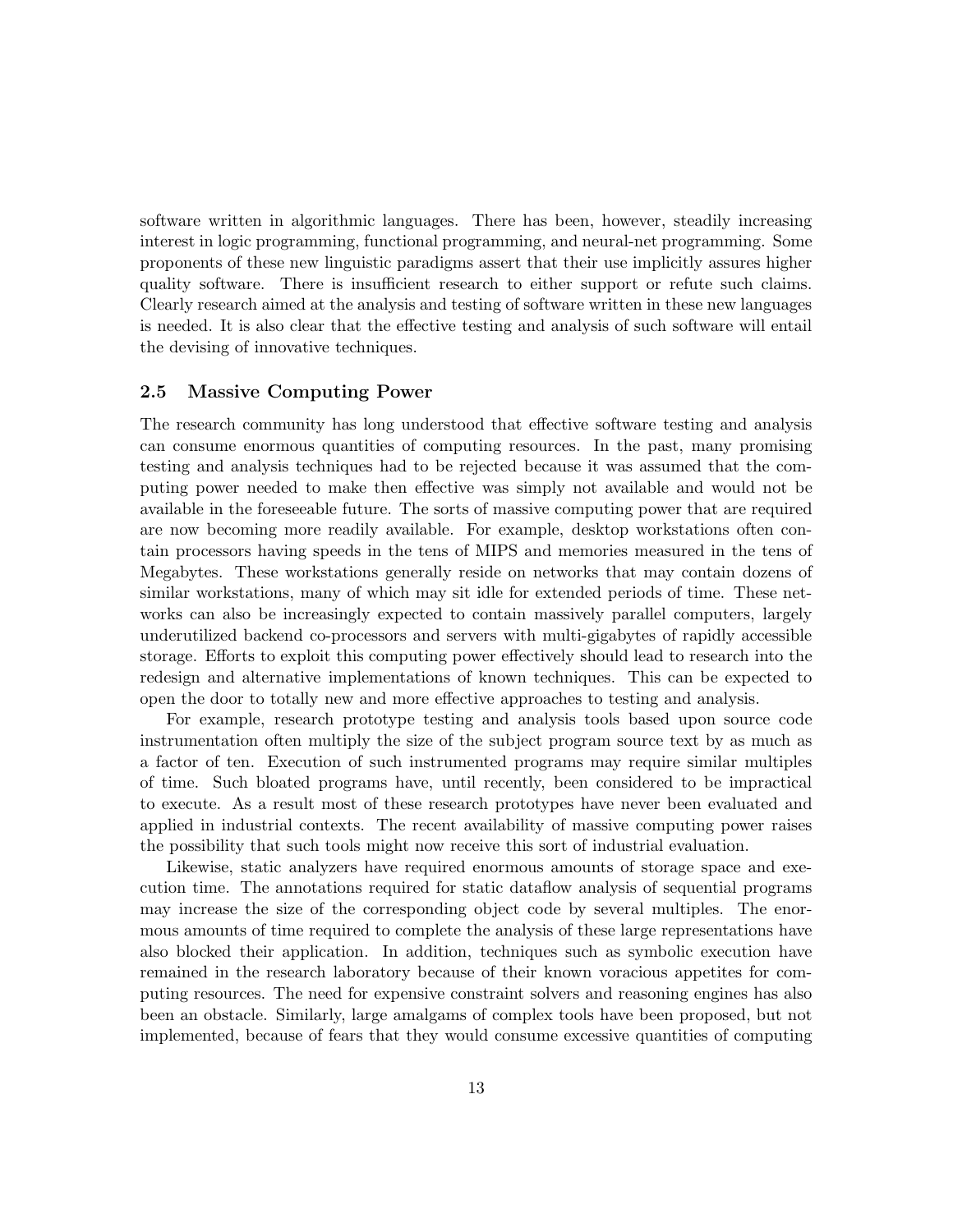resources.

It would be a mistake to underestimate the difficulty of redesigning and reimplementing testing and analysis techniques based upon these new and powerful hardware platforms. To make the most of these machines and their different architectures, many tools will have to be parallelized and distributed. It is expected that the need to do this should lead to deeper understandings of these existing techniques, which might then lead to qualitative improvements. This has indeed been the experience in other fields within Computer Science. Of course, massive parallelism is no panacea. Those techniques whose needs for computing resources increase exponentially with the size of subject programs, will remain impractical even on foreseeable hardware configurations until and unless suitable heuristics are devised. The availability of such massive computing resources, however, might suggest entirely new heuristics and approaches to software testing and analysis that would lead to new breakthroughs in the field.

#### 2.6 Process-related issues

Research needs to be focused on modeling software products and the processes by which they are developed. Unfortunately, software development is currently guided by informal procedures, coordinated through ad hoc verbal communication. It is not surprising that this often results in inferior software products. Clearly this situation is unacceptable. Instead, software development should be a systematic process. It should be sufficiently visible to render it susceptible to effective management and to assure a high-quality product.

There is a growing consensus among software engineers that software development products and processes must be modeled and defined clearly, completely, and rigorously, thereby rendering them more visible, understandable, and analyzable. For example, once software development processes are modeled in this way, it will be possible to indicate precisely how and when testing and analysis activities are to be carried out and to evaluate and improve these processes. Based on these models, it will be possible to determine when earlier phases of the development process are beginning to consume resources needed for subsequent testing and analysis. Perhaps most important, it will be possible to enforce the specified testing and analysis activities in those earlier phases, where they are known to be most effective.

This line of research can also serve to guide the effective integration of testing and analysis tools. Software process models can provide insight into how tools implementing various techniques can be integrated, exposing duplication, inconsistencies, and the need for new tools and techniques that might not yet exist. Such models might also serve to guide the integration of these tools into canonical testing and analysis processes. Models of these processes themselves might then become objects of studies to establish characteristics and patterns of efficacy and weakness. Carefully investigated analysis and testing process models might then be applied more routinely and with increasing certainty and confidence in the accuracy of results.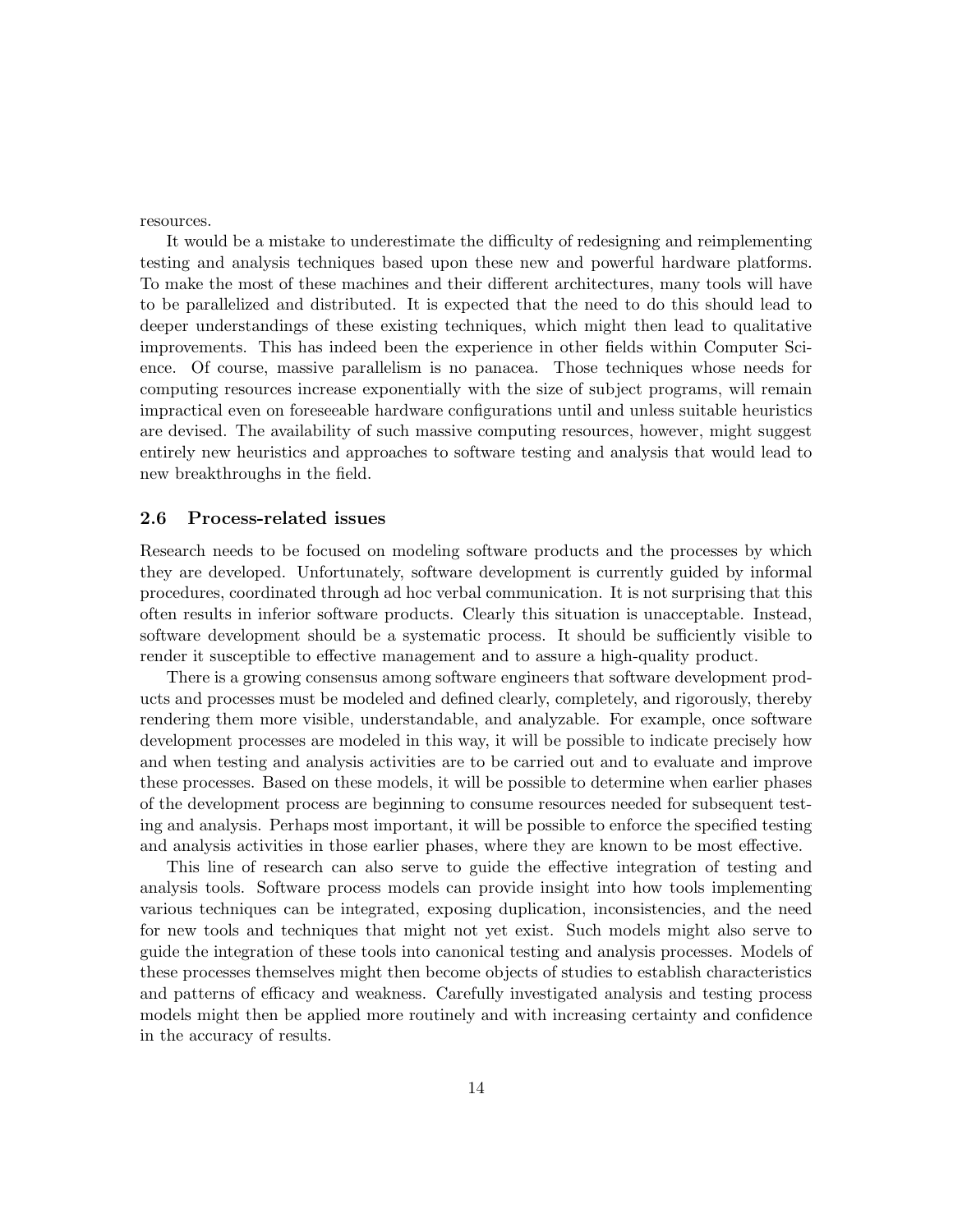Software process models can also be used to indicate how testing and analysis can be integrated with earlier lifecycle phases such as requirements and design. Such models should also address the issue of how errors discovered during testing or analysis can necessitate changes to requirements and design and trigger the need for focused redevelopment and retesting.

The software testing and analysis community has a further role to play in assuring the quality of these software process models. If process models are to be effective in directing industrial software development, it is important to have assurances that they are themselves of high quality and have demonstrated benefits. Thus the testing and analysis community must embark upon research to develop full lifecycle testing and analysis processes and to evaluate these processes to assure their effectiveness.

## 2.7 Application-Specific Domains

Often narrowing the scope of applicability of a technique enables one to devise analyses that are more powerful over the restricted scope than those that are applicable over an entire wider scope. For example, it has been noted that many research prototypes support testing and analysis of programs written in only a subset of their subject languages. While this restricts their applicability, it enables the tools and techniques to bring more powerful analyses to bear. Researchers have emphasized that the added power of their tools and techniques might well be worth the price of accepting restrictions on the way in which software is developed. This premise seems plausible and should be explored as a research activity.

To explore this hypothesis it is necessary to experiment with restricting the domains to which testing and analysis tools and techniques are to be applied, and measuring the effectiveness of the tools and techniques on software within those domains. One example of this sort of research would be to specify a dialect of some well-known language and demonstrate how a tool or technique of agreed upon value might be made more effective by coding within the specified dialect. Another similar line of research might be to study the effectiveness of tools and techniques designed for software within a certain given application domain. It is reasonable to expect that software in specific application areas (e.g., engine control, payroll processing, or message switching) might have specific characteristics that could be exploited to create more powerful testing and analysis tools for such software. Careful identification of these characteristics would allow researchers to recognize application domains with similar characteristics that could also exploit the increased power of these tools and techniques, thereby widening the scope of their applicability. Still another research direction might involve specifying a particular development process (perhaps including specific requirements and design techniques) and then determining the value of the additional analytic power gained by following that process.

This line of research should lead to more understanding of how to develop software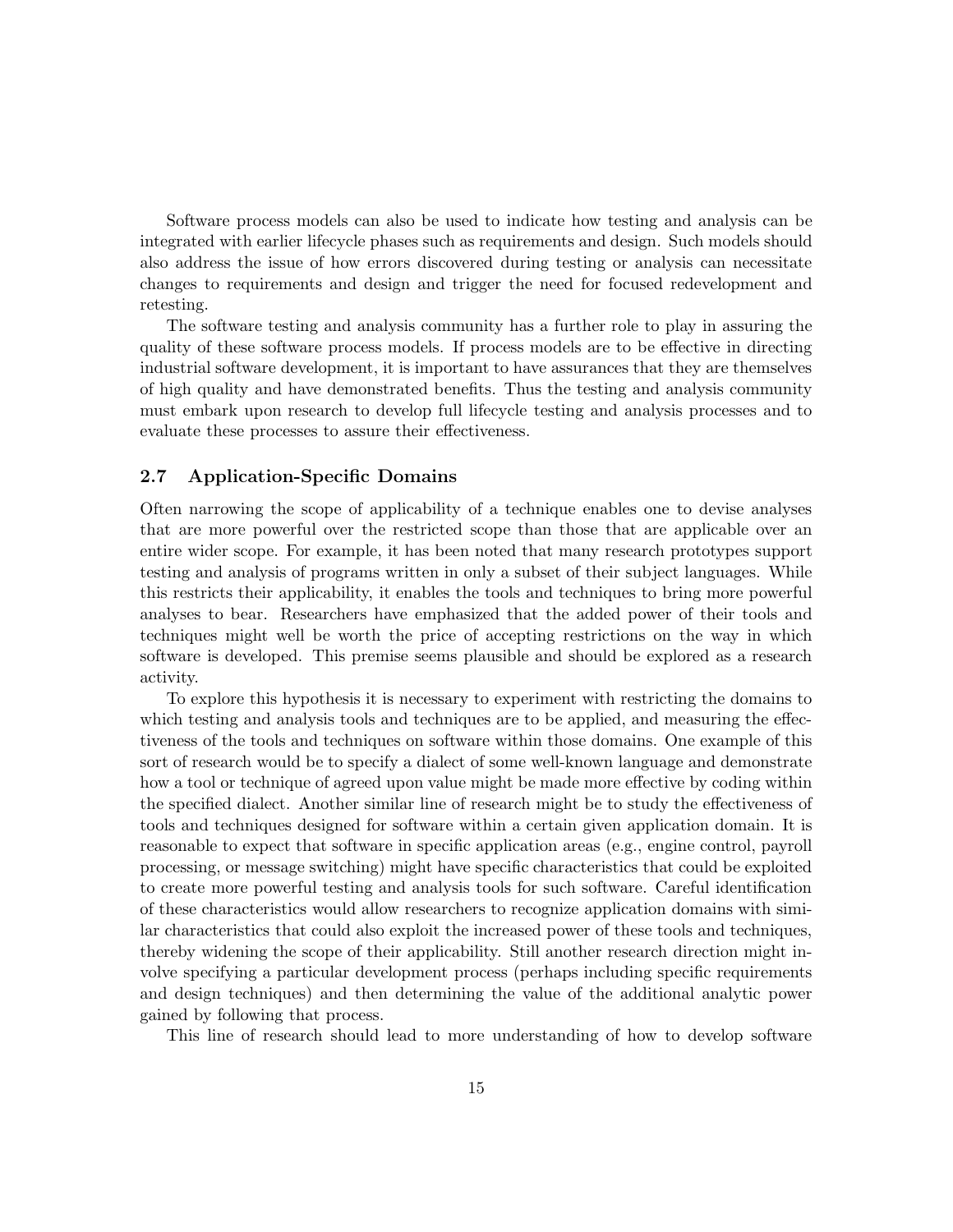for increased testability. Currently most research is directed towards tools that are broadly applicable. A promising alternative to this line of research would be to study the cost/benefit tradeoffs of tools and techniques with narrower applicability but greater power.

## 2.8 Requirements and Specification

Research into requirements and specification mechanisms should be sharply accelerated, with particular focus on how to make them more effective in supporting testing and analysis. All testing and analysis entails the comparison of software products (e.g., code, designs) against specifications of what they are supposed to do. Insofar as the specifications are vague and imprecise, testing and analysis will be correspondingly indecisive. Firm, rigorous specifications of the effects that software systems are intended to achieve are essential if testing and analysis are to offer sufficiently definitive assurances.

First order logic has been used effectively as a formalism for specifying the functional intent of software systems. It has been effective as the basis for rigorous verification of the functionality of both code and designs, and for effective dynamic testing. More recently temporal logic has been investigated, particularly as a specification formalism that is useful in verification of real-time software. Other formalisms such as constructive type theory have also been suggested and are in need of further research and evaluation.

It seems particularly important to accelerate research into formalisms and metrics capable of effectively supporting the capture and evaluation of non-functional requirements. For example, formalisms for specifying software safety, robustness, and modifiability are needed. With such new formalisms comes the need for corresponding tools, technologies, and metrics that can be used effectively to compare software products (e.g., code, designs) to specifications of intent created in these formalisms.

## 2.9 Software Evolution

The development of tools and techniques to support retesting and reanalysis during the evolution and maintenance of software systems was also identified as a critically important activity, ripe for exploration. It is often observed that "maintenance" costs over the lifetime of a software product generally exceed initial development costs by a factor of two or more. The term maintenance covers a broad spectrum of activities, including bug fixing, streamlining, and capability enhancement. All of these activities require alteration to a basic software product, and hence all of them require retesting and reanalysis to assure that the altered product satisfies new or changed requirements, while continuing to meet old or unchanged requirements.

Existing testing and analysis tools and techniques generally operate under the assumption that the software upon which they are to operate is totally unknown and unfamiliar. Thus they begin their work from a base of no prior knowledge of the subject software. In a maintenance situation, it should be expected that the subject software has been tested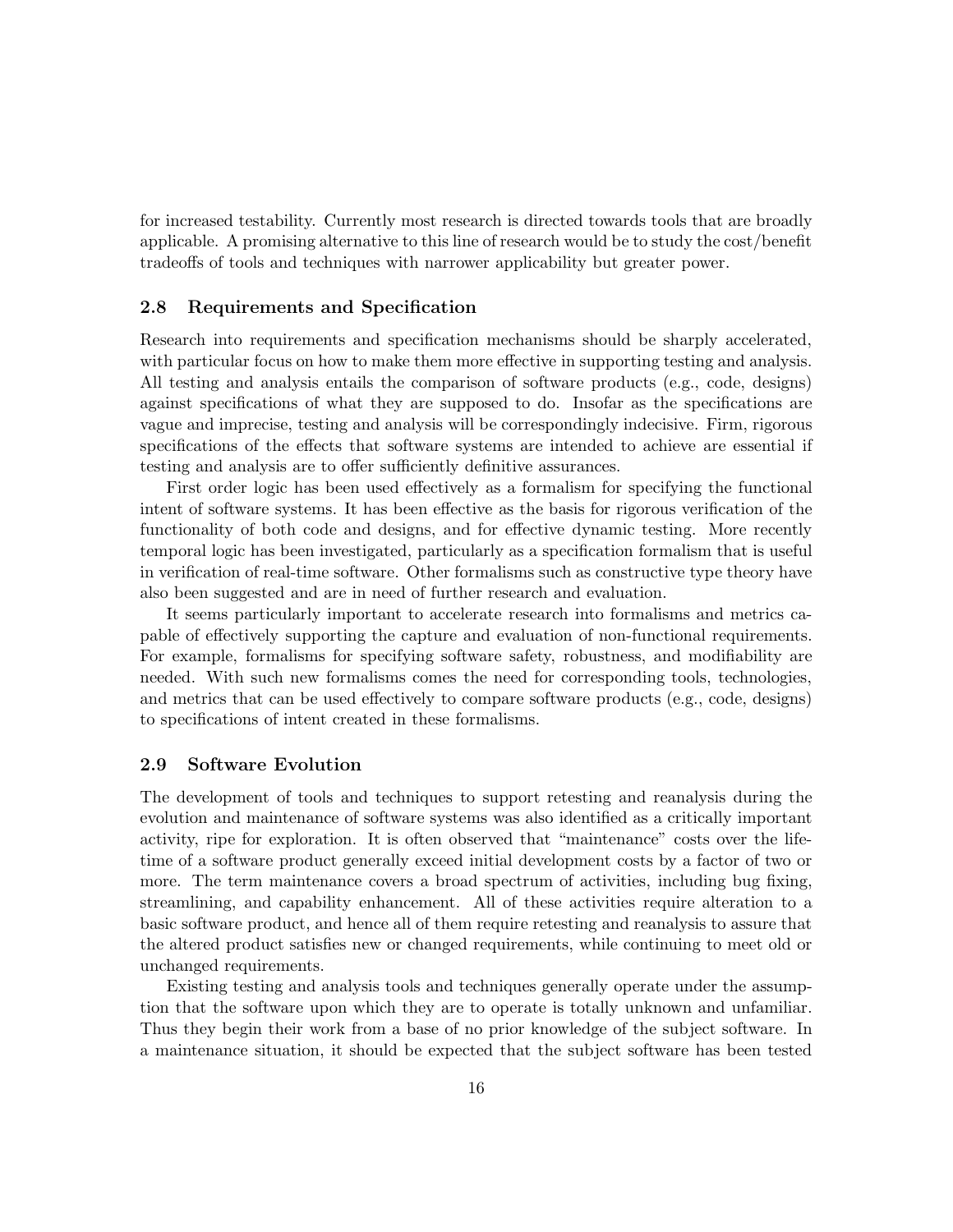and analyzed previously–perhaps many times–and that there should be a potentially large base of information about it. It is obviously desirable to find a way to exploit that information and reuse at least some of it to speed and enhance the retesting and reanalysis of the altered software. Some early tools already do this in rather limited ways. Intelligent editors do incremental parsing of code and some do limited amounts of incremental semantic analysis. Incremental compilers carry out still more incremental reanalysis. In addition, regression testing procedures can be viewed as software testing processes that are designed to do automatic (but usually non-selective) retesting in response to maintenance changes.

More such tools and techniques are needed. Especially in view of the fact that most software lifecycle costs are incurred during maintenance and so much of total maintenance cost is attributable to retesting and reanalysis, it seems only reasonable that much greater emphasis should be placed upon efforts to reduce these costs. Some existing tools designed for use during development can be redesigned. But what is really needed is the development of a discipline of "reanalysis and retesting" aimed at inexpensively certifying that changes could not have altered the validity of certain analyses that had been performed previously. This seems to be a new form of analysis, rooted in more traditional forms of analysis.

# 3 Plan for a Testing and Analysis Initiative

This report strongly recommends that a major initiative in software testing and analysis be embarked upon at the soonest possible time. Workshop participants had little difficulty identifying promising research directions that could and should be embarked upon. They recommended accelerating support for this research and for efforts to transfer it to practice effectively. They stressed that this initiative must not come at the expense of other basic and applied research in computer science. They also stressed that this initiative should strike a balance between increased funding for large group projects and increased funding for smaller, individual projects. The purpose of this initiative would be to provide the needed resources, an organizing framework for the work, and an impetus to broaden and intensify critical software testing and analysis research.

# 3.1 Research Thrusts

The research to be carried out under this initiative would fall into two broad categories– 1) research aimed at consolidating and strengthening the underlying foundation and 2) research aimed at higher-risk endeavors

Section 3 enumerated a number of research directions that addressed both consolidation and innovation and are expected to lead to important new results in software testing and analysis. We propose to focus significant resources on the vigorous pursuit of these research directions. As noted in the previous section, we propose to establish suitable evaluation frameworks that would be used to evaluate the results of this research and to foster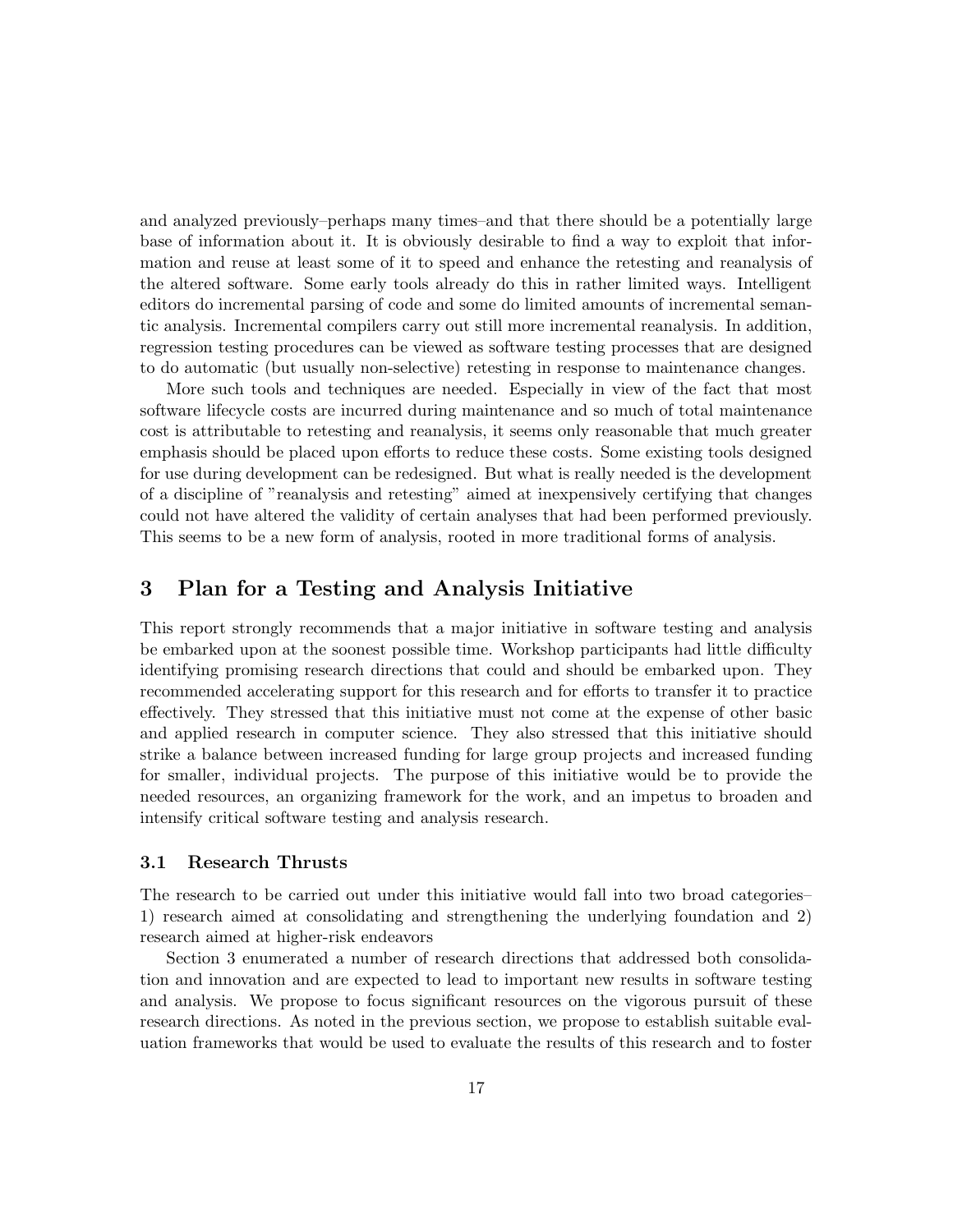technology transition based on extensive evaluation.

# 3.2 Funding Characteristics

Research leading to the formulation of innovative ideas and approaches has been successful in the past and must be supported at increased levels in the future. In addition, there must be an increased level of support for evaluation. Often evaluation is best pursued through full-scale prototype experimentation, entailing conceptualization, and prototype system development, evaluation, and iteration. Clearly such an activity is resource intensive. In the past, due to lack of resources, testing and analysis research has been obliged to focus on conceptualization, followed by primitive prototyping activities and ineffective evaluation. It has been impossible to build effective prototypes that can serve as the basis for thorough experimentation and evaluation. This has made effective iteration impossible.

Thus, larger research projects, funded over longer time periods, are necessary. These larger projects should be collaborations among system developers, evaluation experts, and testing and analysis researchers. They must be supported at suitably high levels of funding and must be expected to last for at least 3-5 years.

Smaller research projects, emphasizing exploration of higher-risk approaches are also needed. More modest funding levels and shorter time frames would be appropriate for these projects.

## 3.3 Cost and Schedule Estimates

It is hard to predict which of the proposed research areas will prove to be the most ripe for exploration and which will be best left until groundwork is laid by others. It seems clear, however, that in the steady state each of the proposed research areas would have to be explored by no less than two major research groups. Thus we anticipate that approximately 20 large research projects would have to be funded. In view of the importance of careful evaluation of research results, it is recommended that most of these projects include teams of professionals. Our estimate is that such projects would require initial funding at the level of approximately \$200,000 per year. We recommend that approximately ten smaller projects emphasizing higher-risk approaches also be funded at a level of approximately \$100,000 per year. Thus, we estimate that the initiative would require funding of approximately \$5 million annually in its first years. As the initiative progresses, we anticipate that it would broaden in scope and required funding.

As these projects will entail the development and evaluation of research prototypes, each should be expected to last for at least three years, and perhaps as many as five years. Projects of this length can be expected to be effective in creating important new technology. Surely we expect that prototype systems resulting from these projects would be made available for demonstration project evaluation within the first three years. Experiences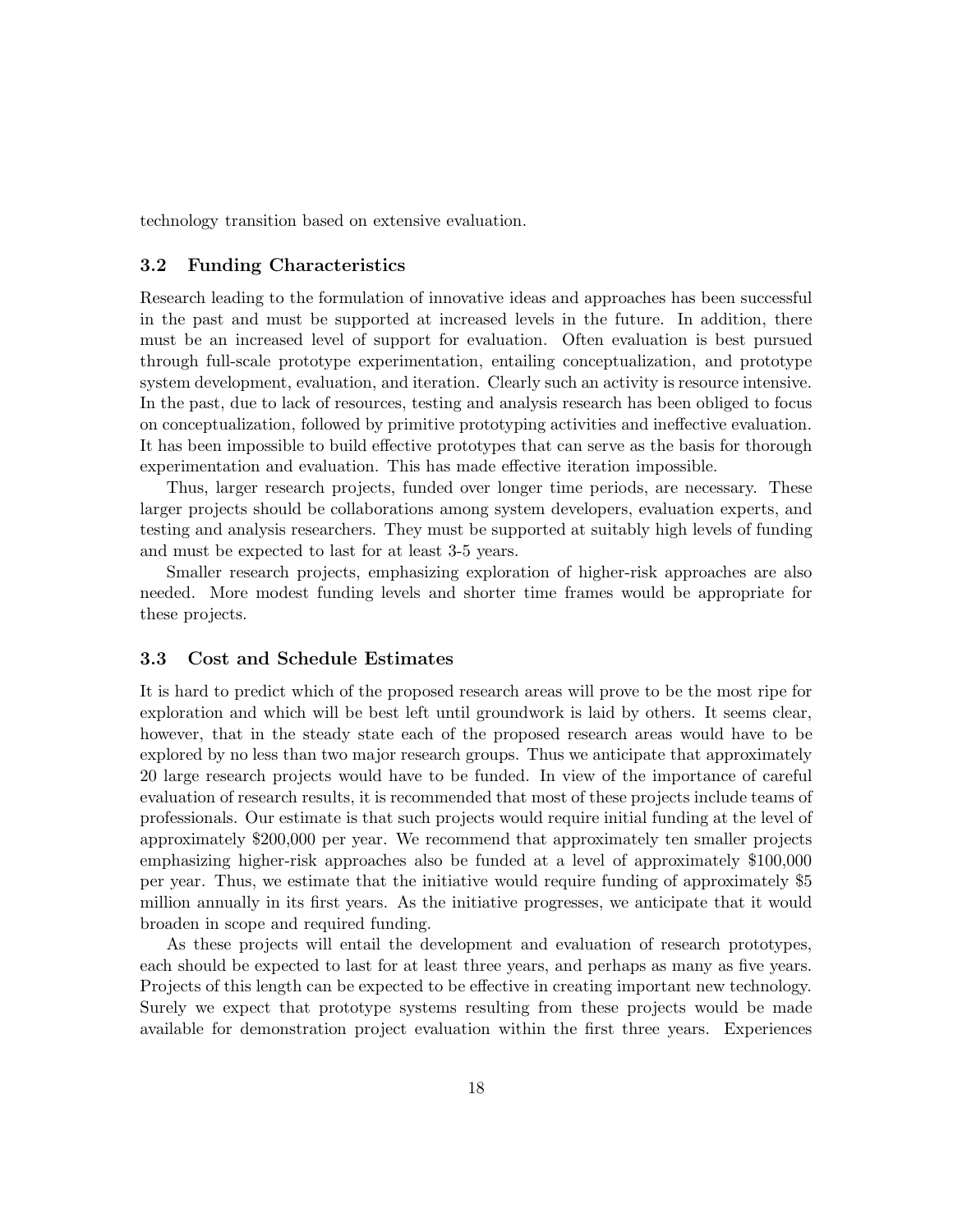with these prototypes would be the basis for decisions about continued funding of the projects and continuation of the initiative itself.

# 4 Expected Results

While the projected cost of such an initiative is admittedly quite high, we believe that the cost of not embarking upon such a program is considerably higher. Computer software costs in the United States are measured in the tens of billions of dollars annually. Thus the cost of this initiative is considerably less than  $0.1\%$  of what we are currently paying for software.

In addition, the costs we are incurring due to poor quality of the software is no doubt even greater. Poor quality software leads to poor utilization of hardware, and costly errors and inefficiencies. Delays in fielding effective software often leads to late delivery and deployment of systems, tying up capital and slowing the progress of large industrial and government systems.

The initiative would increase the size and vitality of the software testing and analysis research community. The small community of current researchers produces a small number of new Ph.D's, and, as a result, the community stays small. There seems to be no quick and easy cure for this situation. A major research initiative should, however, attract researchers from related disciplines within Computer Science. It would also give researchers resources with which to attract and train a larger number of graduate students.

The proposed initiative would deliver the needed significant improvements to software quality only if expected research results can be effectively transitioned into practice. There is currently a critical national need for effective technology transition vehicles. This initiative shares that need, but must also share in the costs associated with learning how to meet the need. We echo the commonly heard plea for the formation of university-industry consortia. We believe that such partnerships can facilitate the development of research prototypes, their rapid evaluation, the facilitation of effective improvements, and the expedited use of early production versions of the prototypes. The proposed initiative must provide incentives to encourage universities and industrial organizations to form these sorts of coalitions.

Finally, it should be noted that software is increasingly counted upon in life critical embedded systems. Software errors here can cost human lives and have the potential to cause disasters. The cost of this initiative will seem small indeed on a day when faulty software is determined to have led to a nuclear reactor accident, a commercial aviation disaster, or the accidental initiation of hostile military action. The proposed initiative could significantly reduce the risk that such a day will ever come.

# 5 Organization of the Workshop

In March 1988, the Program Committee for the Second International Workshop on Software Testing, Verification, and Analysis (TAV2) met in Los Angeles. In addition to deciding the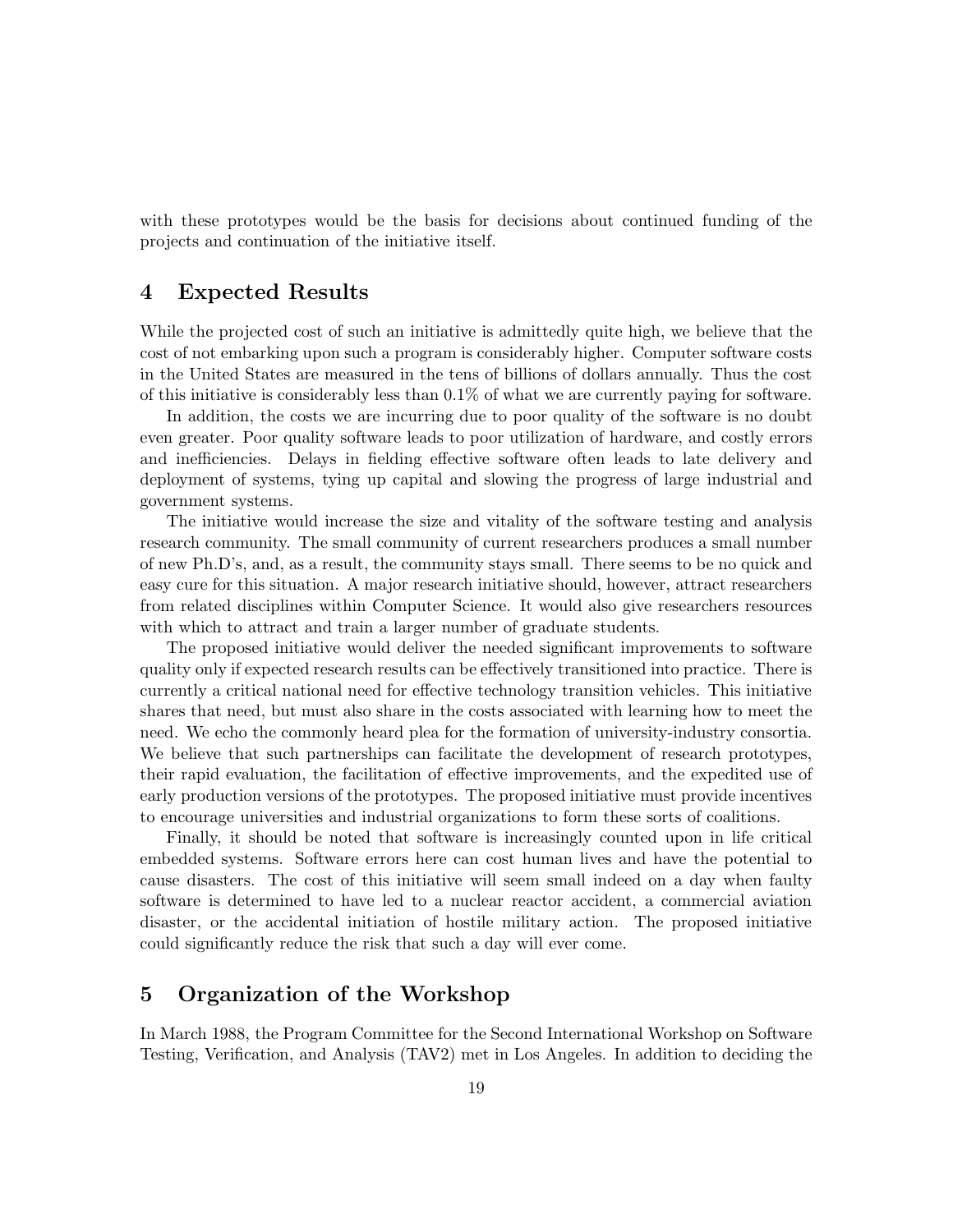program for TAV2, the Program Committee also spent a day discussing whether the research community is effectively meeting its challenges. The strong consensus of the group was that the challenge of providing technologies to support effective software testing and analysis is not being met.

The committee's members felt that current research activities in this area are too fragmented, are being conducted on a scale that is generally far too small, are inadequately funded, are insufficiently focused on the larger challenges and responsibilities, and are being conducted by a community that is too small, that exhibits an insufficient sense of community, and that may be in danger of stagnating.

As a first step towards redressing these shortcomings, those in attendance (L.A. Clarke, R.A. DeMillo, S.L. Gerhart, M. Hennell, W.E. Howden, J. Laski, L.J. Osterweil, D. J. Richardson, and L.J. White) agreed to form a group, now known as the Alexander Group, to help coordinate efforts to improve the condition of the software testing and analysis research community.

The existence of the Alexander Group and a brief statement of its goals were announced at TAV2, and a short birds-of-a-feather meeting was held. Over 40 people, representing both researchers and industrial practitioners, attended the meeting. The attendees agreed strongly with the statement of shortcomings expressed by the Alexander Group. They added that efforts to transfer research technologies into industrial practice are currently quite ineffective and that efforts to put such technology transfer mechanisms in place are currently inadequate. It was suggested that it would be important to hold an intensive 2-3 day workshop to help the software testing and analysis community to 1) better articulate its goals, 2) better understand the needs and desires of those who increasingly rely on the community to supply critical technologies, 3) identify promising research directions whose accelerated support would be highly rewarding, and 4) begin planning for initiatives that would strengthen the research community and bring research results into industrial use more rapidly and effectively.

This idea was discussed more widely after the birds-of-a-feather meeting at TAV2 and continued to generate support and enthusiasm. Key researchers from communities such as software testing, software safety, software verification, and software security, expressed interest and support for such a meeting and such initiatives. Industrial software practitioners and managers also showed interest in the idea. Because of this broad based support, the Alexander Group proposed holding a three-day workshop. Discussions with personnel from the Naval Research Laboratory and the Office of Naval Research resulted in sponsorship for the workshop by the Office of Naval Research and the Office of Naval Technology.

The primary goal of the Workshop was to address the issue of how the research community can become significantly more effective in providing technologies to support software testing and analysis. Workshop attendance was limited to 40 people, some of whom were leaders in research and some of whom were knowledgeable in the problems of effective transfer of such technologies to industrial practice. In addition, representatives from key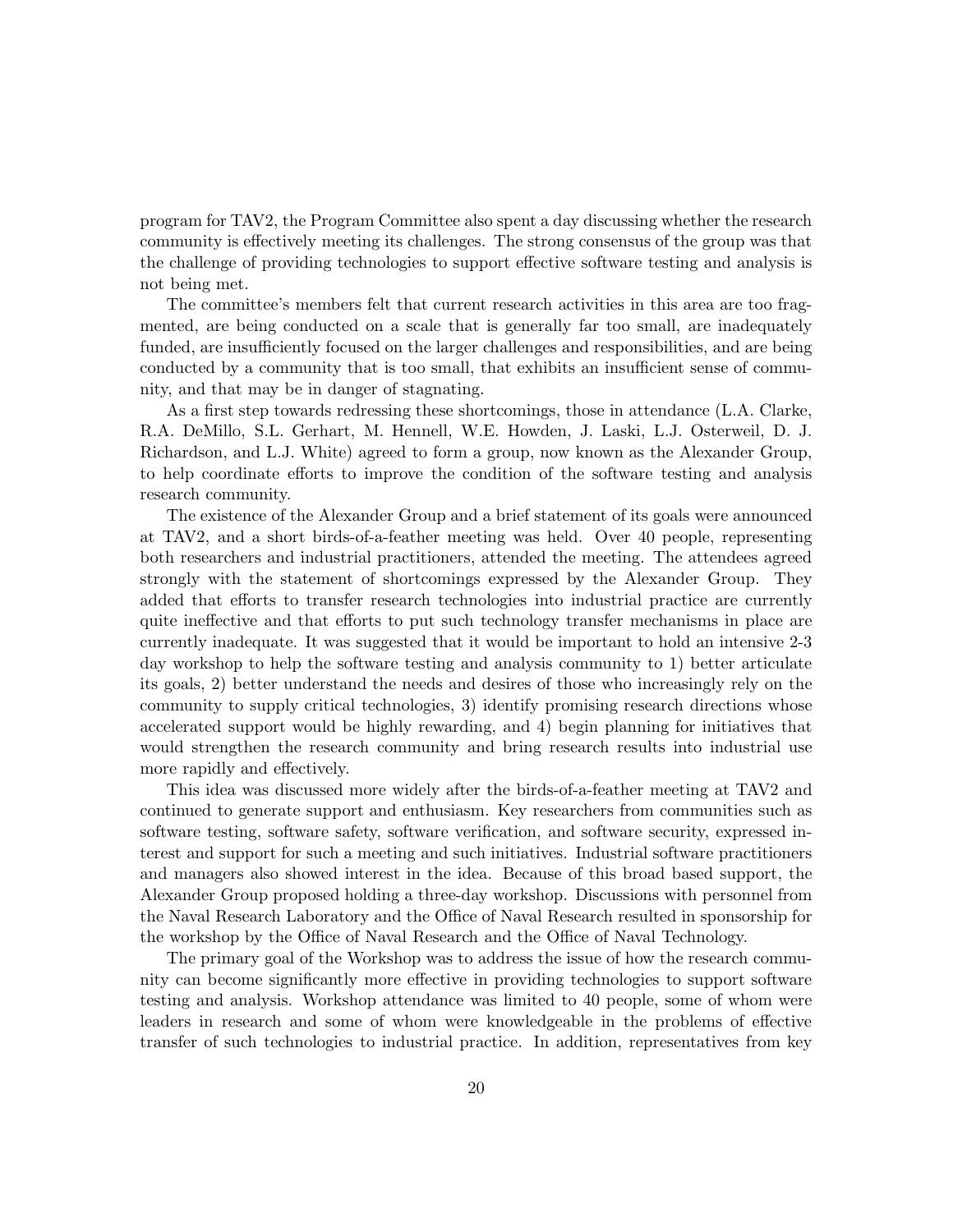government research laboratories and funding agencies attended as observers.

Planning for the Workshop was done by an Organizing Committee consisting of Leon Osterweil (Chair), Lori Clarke, Lou Chmura, Richard DeMillo, and Ralph Wachter. The Organizing Committee solicited position papers from the testing and analysis community by means of announcements posted at major software conferences and workshops and by direct mail solicitation, using mailing lists of attendees at past testing and analysis workshops. Approximately 55 position papers written by over 70 authors were received. The Organizing Committee then selected 35 individuals to participate in the workshop and 8 others to attend as observers.

The Workshop consisted of plenary sessions on:

- major accomplishments to date,
- current obstacles and impediments to progress,
- research objectives,
- major initiatives, and
- a workshop wrapup.

During these sessions, all attendees discussed issues as a group. Each session began with a very short formal presentation by a discussion leader, who then led subsequent discussion. Sessions were held in mornings and late afternoons to allow attendees to use the early afternoons for informal small group interaction and consensus formation. Discussion recorders were appointed to provide written summaries of the sessions.

At the conclusion of the Workshop, the Organizing Committee began to draft this White Paper summarizing Workshop consensus and recommendations. An initial draft of the White Paper was circulated among the members of the Organizing Committee. Once this draft was agreed upon, the draft was circulated to all of the workshop attendees, with a cover letter inviting attendees to suggest any changes that they thought needed to be made. Attendees were advised that the Organizing Committee would consider the suggestions and use them as the basis for a revised version of the White Paper. The Organizing Committee indicated that it would circulate this revised version of the White Paper to the wider community of people interested in software testing and analysis. Workshop attendees were allowed a period of 30 days in which to transmit comments to the Organizing Committee. As responses were slow in arriving, the Organizing Committee continued to accept responses for approximately 90 days.

During the response period seven attendees forwarded suggestions for changes to the White Paper. There were no objections to the proposed procedure for developing the second draft of the White Paper. All but one of the respondents were generally supportive of the White Paper and made suggestions for changes to a wide variety of aspects of the White Paper. These changes were, essentially without exception, incorporated into the second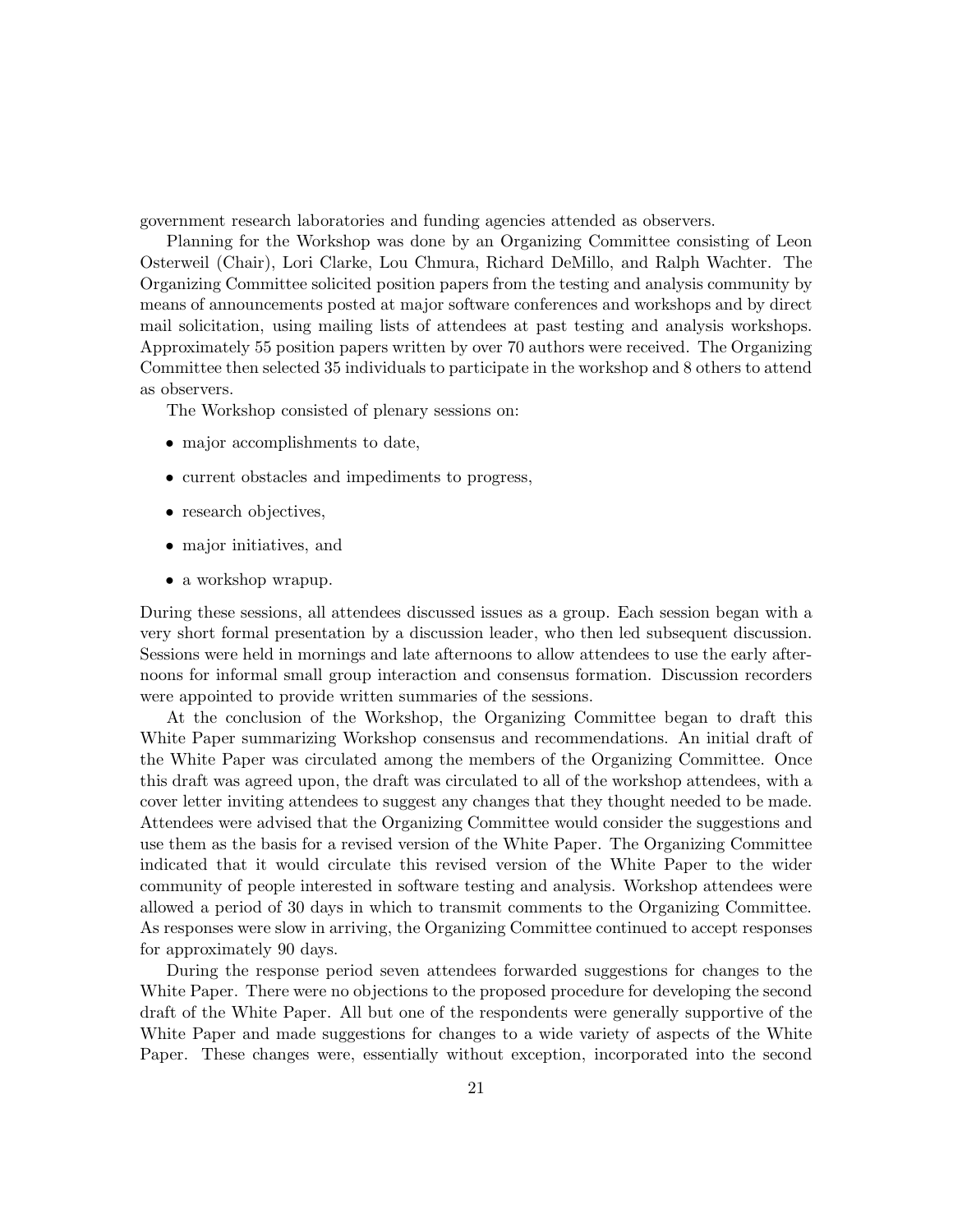draft of the White Paper, which appears here. One respondent had major reservations about the tone, substance, and recommendations of the first draft. This respondent's suggestions were not incorporated into the second draft, as they were in conflict with the supportive comments of the other respondents. We informally contacted several other participants, all of whom indicated their support for the White Paper verbally. The Organizing Committee took the lack of further replies from other attendees as being tacit approval of at least the general outlines and conclusions of the first draft of the White Paper, and hence tacit approval of the substance of this second draft of the White Paper.

Consistent with the Organizing Committee's promise to promulgate the second draft of the White Paper more widely, we are now publishing this second draft here in order to expose the findings and recommendations to further public review. We hope that this will lead to further attempts to implement Workshop recommendations.

#### Appendix: List of Participants and Observers

W. Richards Adrion, University of Massachusetts Bill Brykczynski, Institute for Defense Analyses John Cherniavsky, Georgetown University Louis Chmura, Naval Research Laboratory Lori A. Clarke, University of Massachusetts Richard A. DeMillo, Purdue University Laurie Dillon, University of California, Santa Barbara Stuart I. Feldman, Bellcore, Inc. John Gannon, National Science Foundation and University of Maryland Susan L. Gerhart, Microelectronics and Computer Corporation Donald Good, Computational Logic, Inc. Richard Hamlet, Portland State University William Hetzel, Software Quality Engineering William E. Howden, University of California, San Diego Richard Kemmerer, University of California, Santa Barbara Janusz Laski, Oakland University Nancy Leveson, University of California, Irvine Richard J. Lipton, Princeton University David C. Luckham, Stanford University Brian Marick, Motorola Rhonda J. Martin, Purdue University Aditya Mathur, Purdue University Mark Moriconi, SRI International Leon Osterweil, University of California, Irvine Thomas Ostrand, Siemens Research Center Debra Richardson, University of California, Irvine